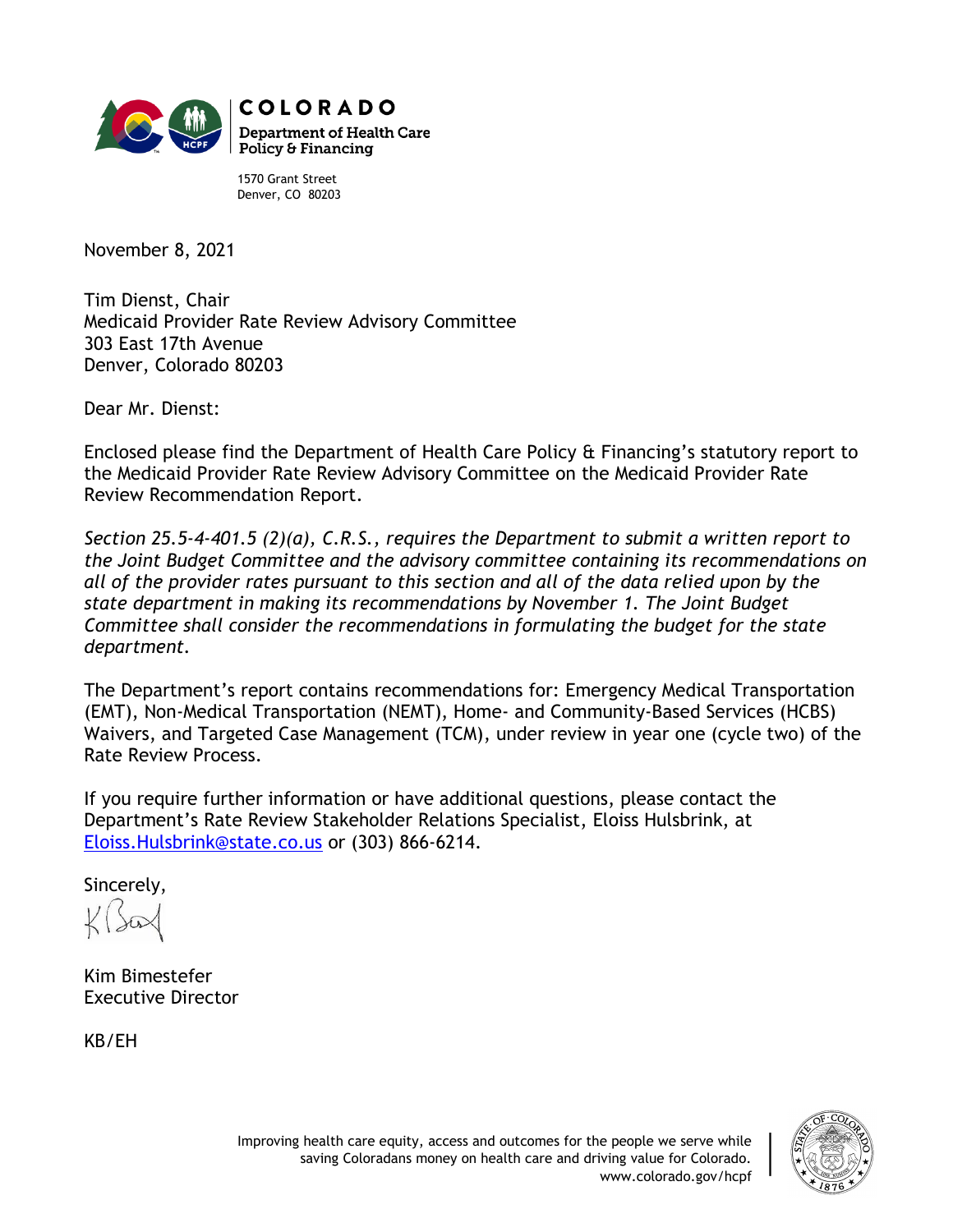#### **Page 2**

Enclosure(s): 2021 Medicaid Provider Rate Review Recommendations Report

Cc: Dixie Melton, Vice-chair, Medicaid Provider Rate Review Advisory Committee Melissa Benjamin, Medicaid Provider Rate Review Advisory Committee David Friedenson, Medicaid Provider Rate Review Advisory Committee Rob Hernandez, Medicaid Provider Rate Review Advisory Committee Vennita Jenkins, Medicaid Provider Rate Review Advisory Committee Kimberly Kretsch, Medicaid Provider Rate Review Advisory Committee Gretchen McGinnis, Medicaid Provider Rate Review Advisory Committee Christi Mecillas, Medicaid Provider Rate Review Advisory Committee Bill Munson, Medicaid Provider Rate Review Advisory Committee Kelli Ore, Medicaid Provider Rate Review Advisory Committee Dr. Wilson Pace, Medicaid Provider Rate Review Advisory Committee Matt VanAuken, Medicaid Provider Rate Review Advisory Committee Maureen Welch, Medicaid Provider Rate Review Advisory Committee Dr. Murray Willis, Medicaid Provider Rate Review Advisory Committee Jude Wolpert, Medicaid Provider Rate Review Advisory Committee Tracy Johnson, Medicaid Director, HCPF Tom Massey, Policy, Communications, and Administration Office Director, HCPF Anne Saumur, Cost Control Office Director, HCPF Bettina Schneider, Finance Office Director, HCPF Bonnie Silva, Community Living Office Director, HCPF Parrish Steinbrecher, Health Information Office Director, HCPF Rachel Reiter, External Relations Division Director, HCPF Jo Donlin, Legislative Liaison, HCPF

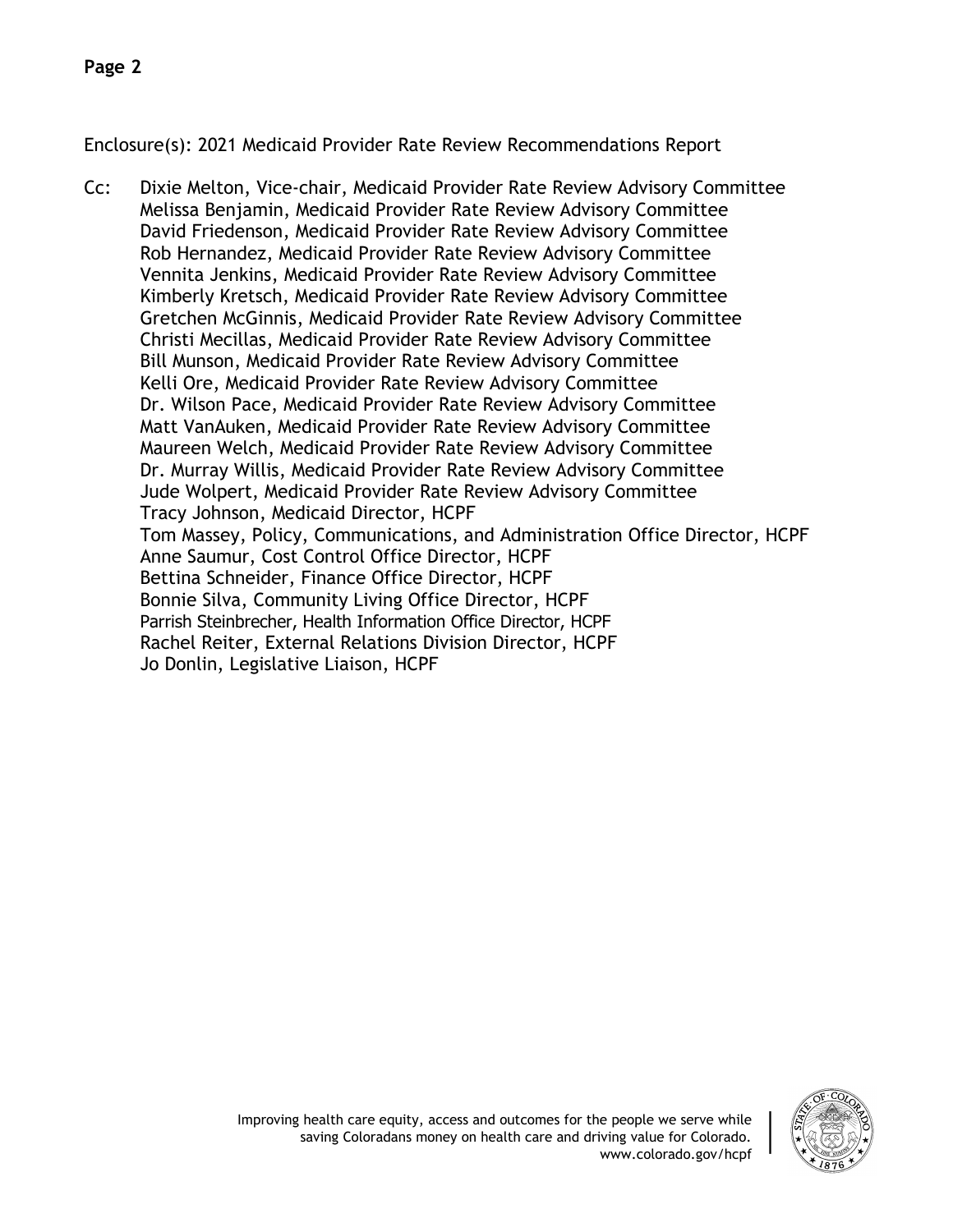# 2021 Medicaid Provider Rate Review Recommendation Report

**November 8, 2021**

**Submitted to: The Joint Budget Committee and the Medicaid Provider Rate Review Advisory Committee**

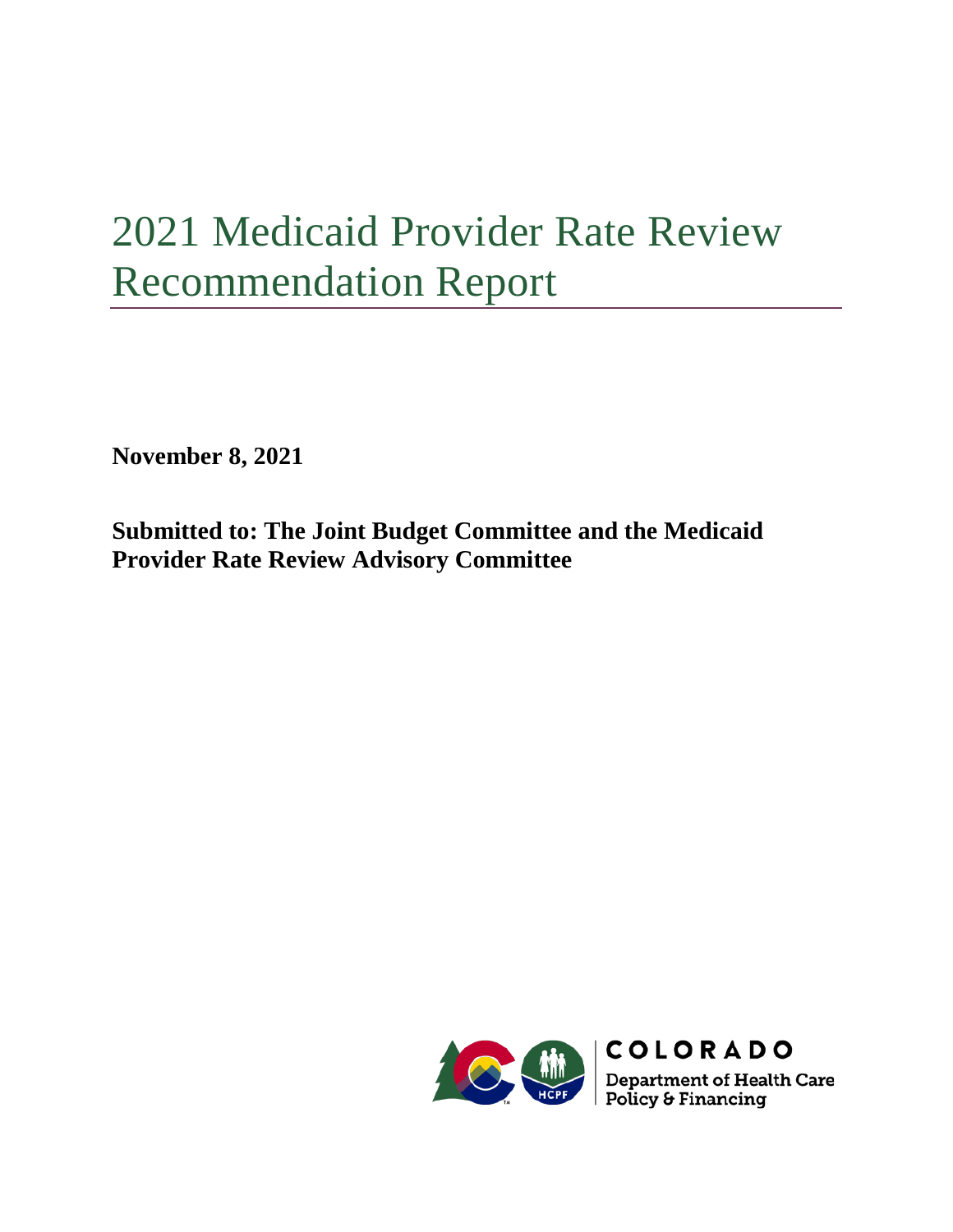# **Contents**



COLORADO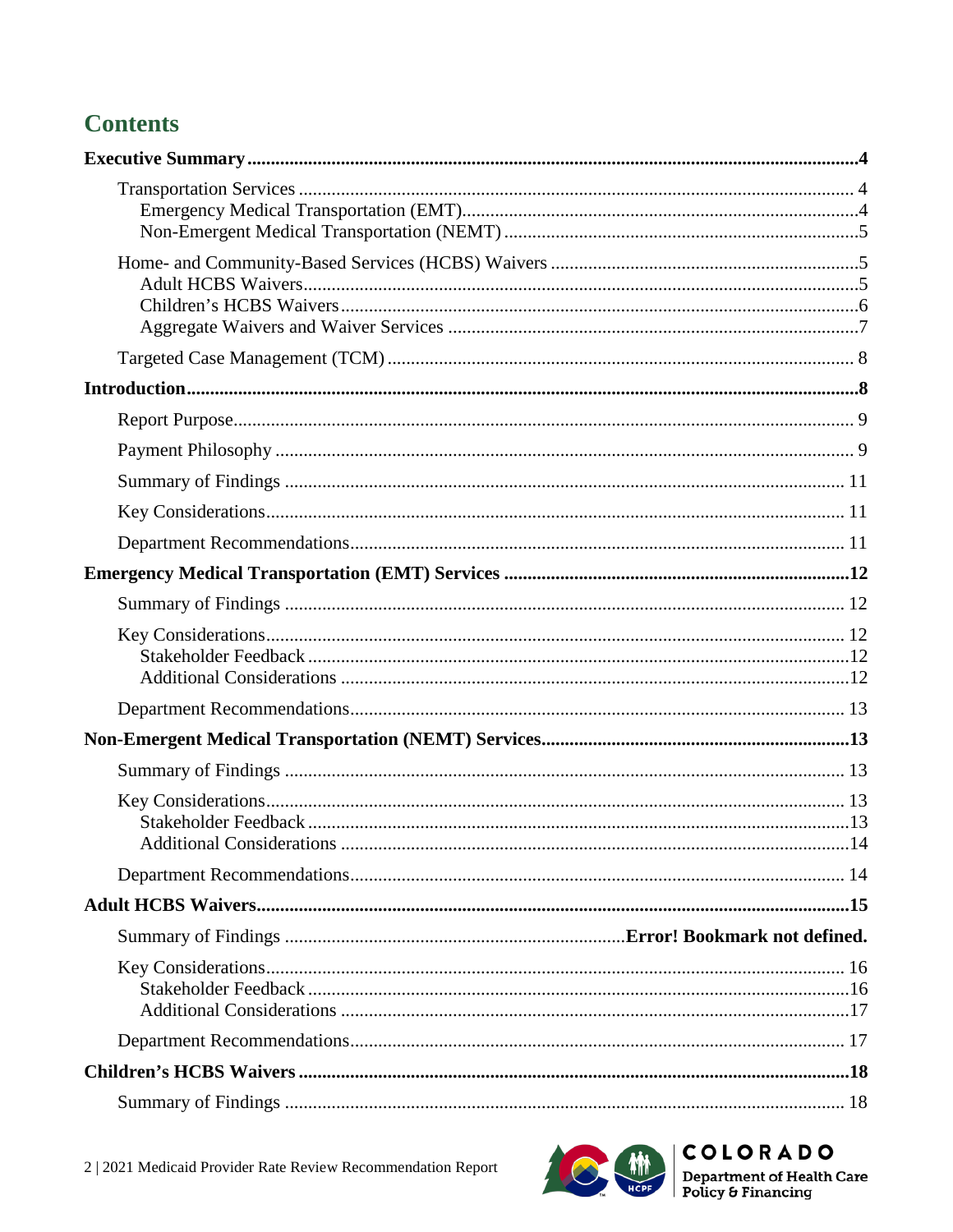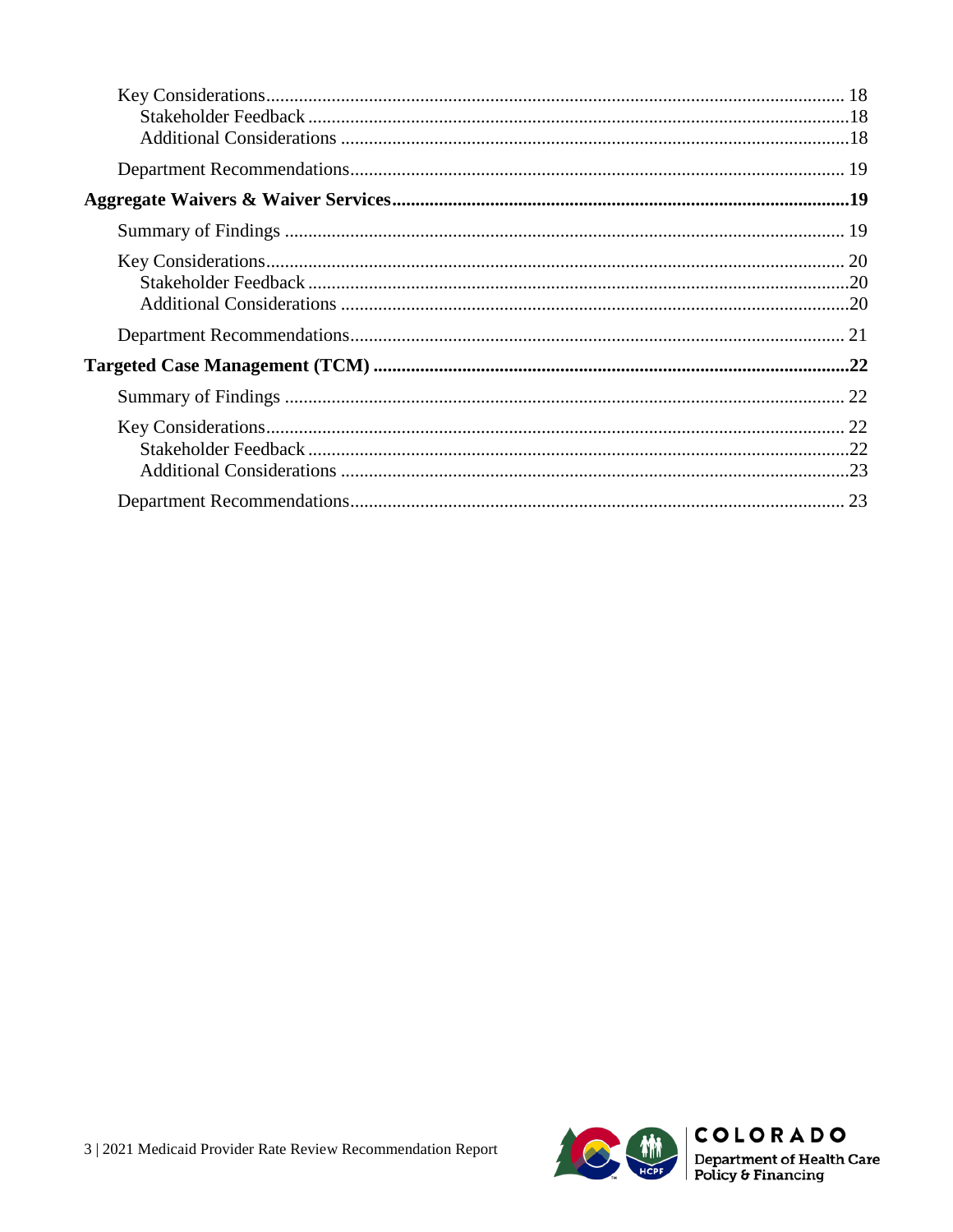# <span id="page-5-0"></span>**Executive Summary**

This report contains the Colorado Department of Health Care Policy & Financing's (the Department) review of rates paid to specific provider types under the Colorado Medical Assistance Act. Services under review this Year One (2021) of the second five-year review cycle (2021-2025) are listed in the table below.

| <b>Rate Review - Year One Services</b>         |                                                         |  |
|------------------------------------------------|---------------------------------------------------------|--|
| <b>Emergency Medical Transportation (EMT)</b>  | Waiver for Persons with Spinal Cord Injury (SCI)        |  |
| Non-Emergent Medical Transportation (NEMT)     | Waiver for Children with Life Limiting Illnesses (CLLI) |  |
| Waiver for Persons with Brain Injury (BI)      | Children's Extensive Support Waiver (CES)               |  |
| Waiver for Persons with Developmental          | Children's Habilitative Residential Program (CHRP)      |  |
| Disabilities (DD)                              |                                                         |  |
| Supported Living Services Waiver (SLS)         | Children's Home and Community-Based Services            |  |
|                                                | Waiver (CHCBS)                                          |  |
| <b>Community Mental Health Supports Waiver</b> | Home and Community-Based Services (HCBS) Waivers        |  |
| (CMHS)                                         | and Waiver Services in Aggregate                        |  |
| Elderly, Blind, and Disabled Waiver (EBD)      | Targeted Case Management (TCM)                          |  |

The Rate Review Process is informed by rate benchmark comparisons, access analyses, stakeholder feedback, and Medicaid Provider Rate Review Advisory Committee (MPRRAC) feedback. This report contains a summary of findings, key considerations, and Department recommendations for each service. Medicare rates were used as the primary rate benchmark for three of the six categories of service: EMT, NEMT, and TCM. Service rates paid by an average of comparable Medicaid states were used as the benchmark comparison for HCBS Waivers (adult, children, and aggregate).<sup>[1](#page-5-3)</sup>

The Departments recommendations for each service grouping are summarized below.

#### <span id="page-5-1"></span>**Transportation Services**

#### <span id="page-5-2"></span>*Emergency Medical Transportation (EMT)*

The Department found the payment rate for EMT services was 40.92% of the benchmark; Colorado payments varied between 29.44% and 99.51% of five other states' Medicaid rates.

The Department recommends:

- 1. Increasing EMT services rates to 80% of the benchmark.<sup>[2](#page-5-4), [3](#page-5-5)</sup>
- 2. Evaluating the authority to develop and implement an EMS treat-in-place model for Health First Colorado EMS providers. [4,](#page-5-6) [5](#page-5-7)



<span id="page-5-3"></span><sup>&</sup>lt;sup>1</sup> For more information regarding benchmarks, including benchmark descriptions and methodologies, see the  $2021$  Medicaid Provider Rate Review Analysis Report.

<span id="page-5-4"></span> $\frac{1}{2}$ This recommendation partially aligns with R-10 in the 2021 Governor's Budget Request. Any rate changes will be implemented upon state and federal approval, with a projected implementation date of July 1, 2022.

<span id="page-5-5"></span><sup>&</sup>lt;sup>3</sup> See page 10 for more information detailing Department best practices for the Rate Review Process.

<span id="page-5-6"></span><sup>4</sup> This recommendation may require additional resources.

<span id="page-5-7"></span><sup>&</sup>lt;sup>5</sup> See pages 12-13 for more information on the treat-and-release model, including definitions, stakeholder feedback, and the Department's current work in this area.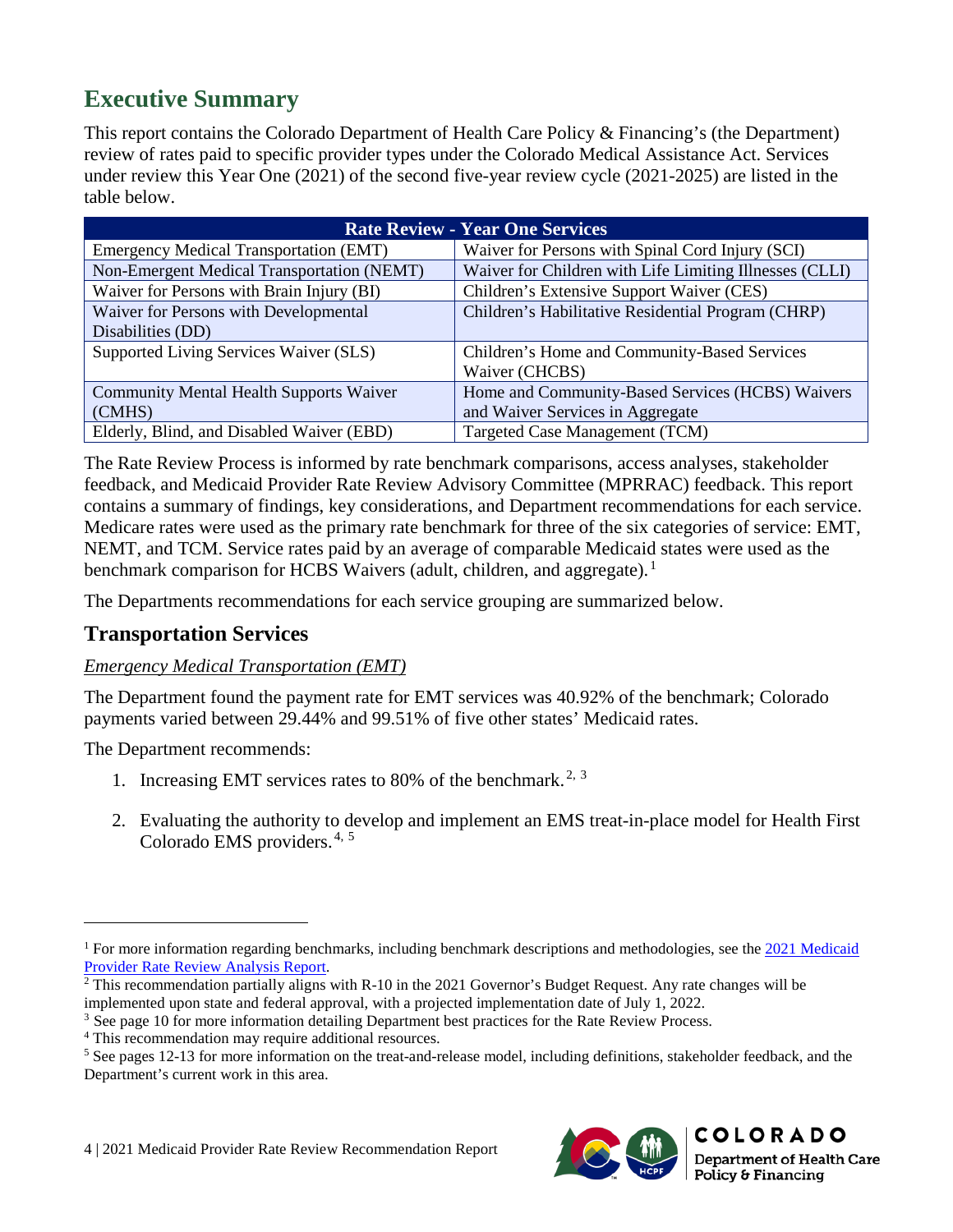3. Continuing to pursue opportunities for policy development, working with community partners to understand current practices and community needs.<sup>[6](#page-6-3)</sup>

#### <span id="page-6-0"></span>*Non-Emergent Medical Transportation (NEMT)*

The Department found payment rates for NEMT services were 37.51% of the benchmark; payments varied between 27.06% and 134.51% of the benchmark.

The Department recommends:

- 1. Increasing NEMT services rates to 80% of the benchmark.<sup>[7,](#page-6-4) [8](#page-6-5)</sup>
- 2. Continuing to monitor transportation claims data and utilization trends to identify if there is an ongoing issue related to the COVID-19 pandemic, and the impact, if any, on access to care and provider retention. [9](#page-6-6), [10](#page-6-7)
- 3. The Department continue to study the rate adjustments needed to respond to the September 2021 NEMT audit performed by the Office of the State Auditor, with a noted evaluation of the rates needed in rural Colorado under the emerging new structure (IntelliRide serving nine Front Range counties, with transportation providers serving the remaining 55 counties in the state).

### <span id="page-6-1"></span>**Home- and Community-Based Services (HCBS) Waivers**

Please note that HCBS rates and payment methodologies are notoriously hard to measure, analyze, and compare. Please see the introduction in the HCBS section within this report for more information and background, including information on the sufficiency of HCBS rates.

#### <span id="page-6-2"></span>*Adult HCBS Waivers*

The Department found payment rates for Adult HCBS Waiver services were:<sup>[11](#page-6-8)</sup>

- 98.12%-164.44% of the benchmark for BI payments;
- 72.91%-151.36% of the benchmark for DD payments;
- 52.82%-131.95% of the benchmark for SLS payments;
- 46.65%-112.93% of the benchmark for CMHS payments;
- 79.48%-113.20% of the benchmark for EBD payments; and
- 81.12%-95.24% of the benchmark for SCI payments.

Individual service payments varied between 35.07% and 351.23% of the benchmark. Please see the introduction in the full section within this report for more information.



<span id="page-6-3"></span> $\overline{a}$ <sup>6</sup> The Department is currently investigating opportunities for Emergency Medical Services (EMS) to support and provide community service needs.

<span id="page-6-4"></span><sup>&</sup>lt;sup>7</sup> This recommendation partially aligns with R-10 in the 2021 Governor's Budget Request. Any rate changes will be implemented upon state and federal approval, with a projected implementation date of July 1, 2022.

<span id="page-6-5"></span><sup>8</sup> See page 10 for more information detailing Department best practices for the Rate Review Process.

<span id="page-6-6"></span><sup>&</sup>lt;sup>9</sup> The Department is currently collecting this data and will monitor for up to a minimum of 24 months, at which point the Department will evaluate the need to continue monitoring transportation data.

<span id="page-6-7"></span><sup>&</sup>lt;sup>10</sup> See page 14 for more information on how NEMT services may have been impacted by COVID-19.

<span id="page-6-8"></span> $<sup>11</sup>$  These benchmarks only indicate the aggregate rate comparison for each individual waiver; for more details on rate</sup> benchmarks for individual services under adult waivers, see the [2021 Medicaid Provider Rate Review Analysis Report.](https://hcpf.colorado.gov/sites/hcpf/files/2021MPRRAR_websiteversion_mainreport_June2021.pdf)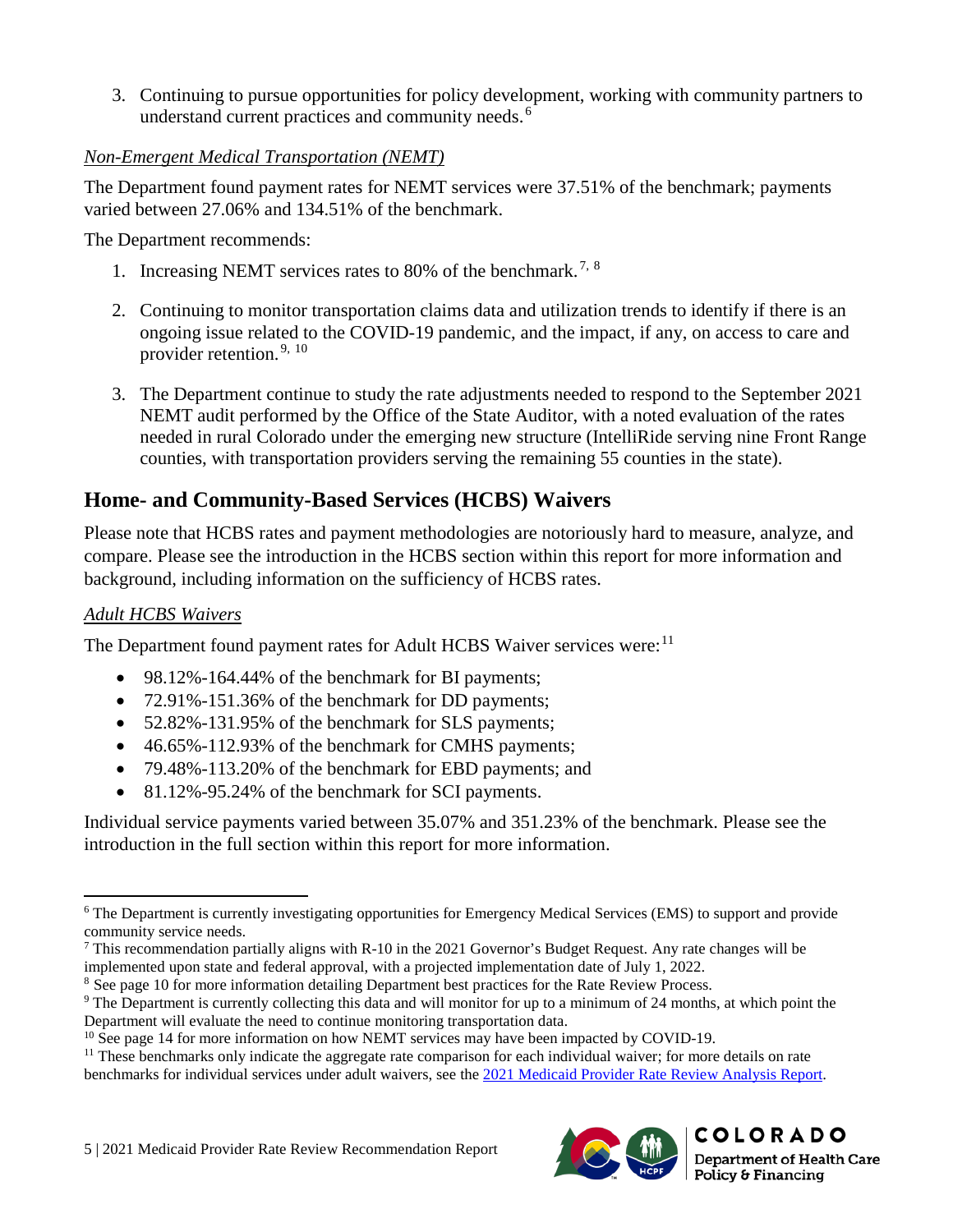The Department recommends:

- 1. Seeking authority to implement the results of a recent Transitional Living Program (TLP) rate setting project.  $12, 13$  $12, 13$  $12, 13$
- 2. Evaluation of tiered rate reimbursement development for Alternative Care Facilities (ACFs) to support higher need members in the community. <sup>[14](#page-7-3), [15](#page-7-4)</sup>

#### <span id="page-7-0"></span>*Children's HCBS Waivers*

The Department found payment rates for Children's HCBS Waiver services were: [16](#page-7-5)

- 58.42-286.04% of the benchmark for CLLI payments;
- 68.19%-211.19% of the benchmark for CES payments;
- 67.97%-306.81% of the benchmark for CHRP payments; and
- 34.37%-143.64% of the benchmark for CHCBS payments.

Individual service payments varied between 34.37% and 307.81% of the benchmark. Please see introduction in the full section within this report for more information.

The Department recommends:

 $\overline{a}$ 

- 1. Further increasing the CHRP foster care home rates to align with DD waiver host home rates.<sup>[17](#page-7-6),</sup> [18](#page-7-7)
- 2. Adding host homes as a residential provider type for members ages 18 and under to increase facility capacity limits and provider capacity.<sup>[19](#page-7-8), [20](#page-7-9)</sup>
- 3. Aligning respite service limits provided under the CHRP waiver with respite service limits under the CES waiver.<sup>[21](#page-7-10), [22](#page-7-11)</sup>



<span id="page-7-1"></span> $12$  The Department is currently working on this project; the Department is seeking state and federal authority to implement new TLP rate(s), with a projected implementation date of January 1, 2023. This recommendation may require further resources.

<span id="page-7-2"></span><sup>&</sup>lt;sup>13</sup> See pages 16-17 for more information on TLP and context behind this recommendation.

<span id="page-7-3"></span><sup>&</sup>lt;sup>14</sup> See th[e APRA HCBS Funding Plan Overview](https://hcpf.colorado.gov/arpa) for more information. Rate changes, if any, will be implemented upon state and federal approval. This recommendation may require additional resources.

<span id="page-7-4"></span><sup>&</sup>lt;sup>15</sup> See pages 16-17 for more information, including stakeholder feedback, on the ACF per diem rate.

<span id="page-7-5"></span><sup>&</sup>lt;sup>16</sup> These benchmarks only indicate the aggregate rate comparison for each individual waiver; for more details on rate benchmarks for individual services under children's waivers, see the [2021 Medicaid Provider Rate Review Analysis Report.](https://hcpf.colorado.gov/sites/hcpf/files/2021MPRRAR_websiteversion_mainreport_June2021.pdf)

<span id="page-7-6"></span><sup>&</sup>lt;sup>17</sup> This recommendation aligns with R-10 in the 2022 Governor's Budget Request; this recommendation will be implemented upon state and federal approval, with a projected implementation date of January 1, 2023.

<span id="page-7-7"></span> $18$  See pages 19-20 for more information regarding the recent change in eligibility requirements for CHRP waiver services.

<span id="page-7-8"></span> $19$  This recommendation will be implemented upon state and federal approval, with a projected implementation date of Spring 2023. This recommendation may require additional resources.

<span id="page-7-9"></span> $20$  See page 19 for more information regarding stakeholder feedback for residential services available to members ages 18 and under.

<span id="page-7-10"></span><sup>&</sup>lt;sup>21</sup> This recommendation will be implemented upon state and federal approval, with a projected implementation date of Spring 2023. This recommendation may require additional resources.

<span id="page-7-11"></span> $^{22}$  See pages 19-20 for more information regarding respite services on Children's waivers.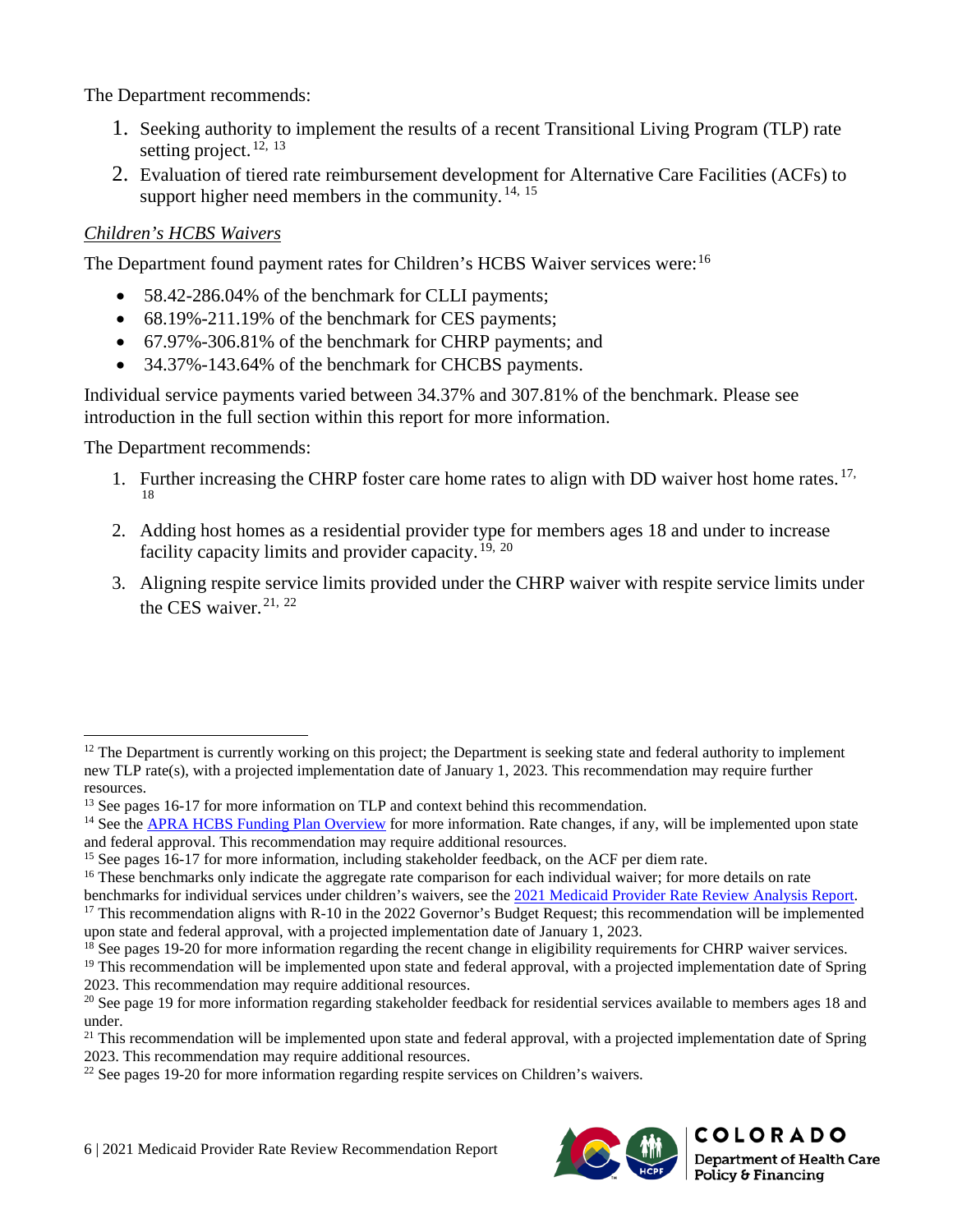#### <span id="page-8-0"></span>*Aggregate Waivers and Waiver Services*

The Department found payment rates for aggregate HCBS waiver services were 97.7% of the benchmark; payments varied between 34.37% and 351.23% of the benchmark. Please see introduction in the full section within this report for more information.

The Department recommends:

- 1. Prioritizing efforts to stabilize and strengthen the long-term care direct care workforce.
- 2. Aligning rates for services that span multiple waivers.  $23, 24$  $23, 24$  $23, 24$
- 3. Pursuing the implementation of geographic rate modifiers for waiver services to address disparities of provider capacity across the state.  $25, 26$  $25, 26$  $25, 26$
- 4. Further investigation of respite services, including provider capacity and retention, and access to respite services across populations.  $27, 28$  $27, 28$  $27, 28$
- 5. A minimum of a 10% rate increase in order to support the lowest paid direct-care workers to the following services: [29](#page-8-7)
	- ACF per diem rate;
	- Adult day;

- Consumer-Directed Attendant Support Services (CDASS) HMA, CDASS personal care, and CDASS homemaker;
- Day habilitation;
- Group Residential Support Services (GRSS);
- Homemaker (basic and enhanced);

<span id="page-8-2"></span> $24$  See page 21 for more information on the context behind this recommendation.



<span id="page-8-1"></span> $^{23}$  This will include bringing the massage rate on CLLI and SCI waivers to match the SLS rate, which aligns with R-10 in the 2022 Governor's Budget Request. The Department has identified several other services, such as Non-Medical Transportation (NMT), that span multiple waivers but are set at different rates across waivers. This recommendation may require additional resources. These rate changes, if any, will be implemented upon state and federal approval.

<span id="page-8-3"></span><sup>&</sup>lt;sup>25</sup> The Department is currently working on developing an implementation project plan that will be shared with stakeholders at a future time; this will be a long-term, multi-step project and may require additional resources, in addition to CMS approval

<span id="page-8-4"></span> $26$  See page 20 for more information regarding stakeholder feedback on rural and Denver metro area rate differences.

<span id="page-8-5"></span> $27$  This includes investigating the impact of overnight respite, how to increase providers, and the impact of not having inhome respite available under the CMHS waiver. The Department is currently hiring for this project and plans to have more information on the scope and desired outcomes of this research by Fall 2022.

<span id="page-8-6"></span><sup>&</sup>lt;sup>28</sup> See pages 18, 20-21 for more information on respite services and context behind this recommendation.

<span id="page-8-7"></span> $29$  This recommendation partially aligns with R-10 in the 2022 Governor's Budget Request. These rate changes, if any, will be implemented upon state and federal approval, with a projected implementation date of January 1, 2023. These recommended rate changes are based on the following: (a) services that are tied to the direct care workforce issues noted in [Appendix H](https://hcpf.colorado.gov/sites/hcpf/files/AppendixH_2021MPRRAR_FinalDraft_14June2021.pdf) of the [2021 Medicaid Provider Rate Review Analysis Report;](https://hcpf.colorado.gov/sites/hcpf/files/2021MPRRAR_websiteversion_mainreport_June2021.pdf) (b) current significant budget neutrality percent of the following services: ACF - 25.4%; Individual Residential Support Services - 58.26% to 24.48%, Group Residential Support Services (GRSS) - 40.11% to 10.81%; personal care (EBD, CMHS, BI, SCI) - 24.62%; personal care (SLS) - 17.66%; homemaker (EBD,CMHS, SCI and basic homemaker for SLS) - 4.91%; enhanced homemaker (SLS) - -2.78%; (c) adult day and day habilitation services identified by stakeholder feedback and confirmed in rates and access to care analyses. This recommendation may require additional resources. Any further rate changes will be implemented upon state and federal approval.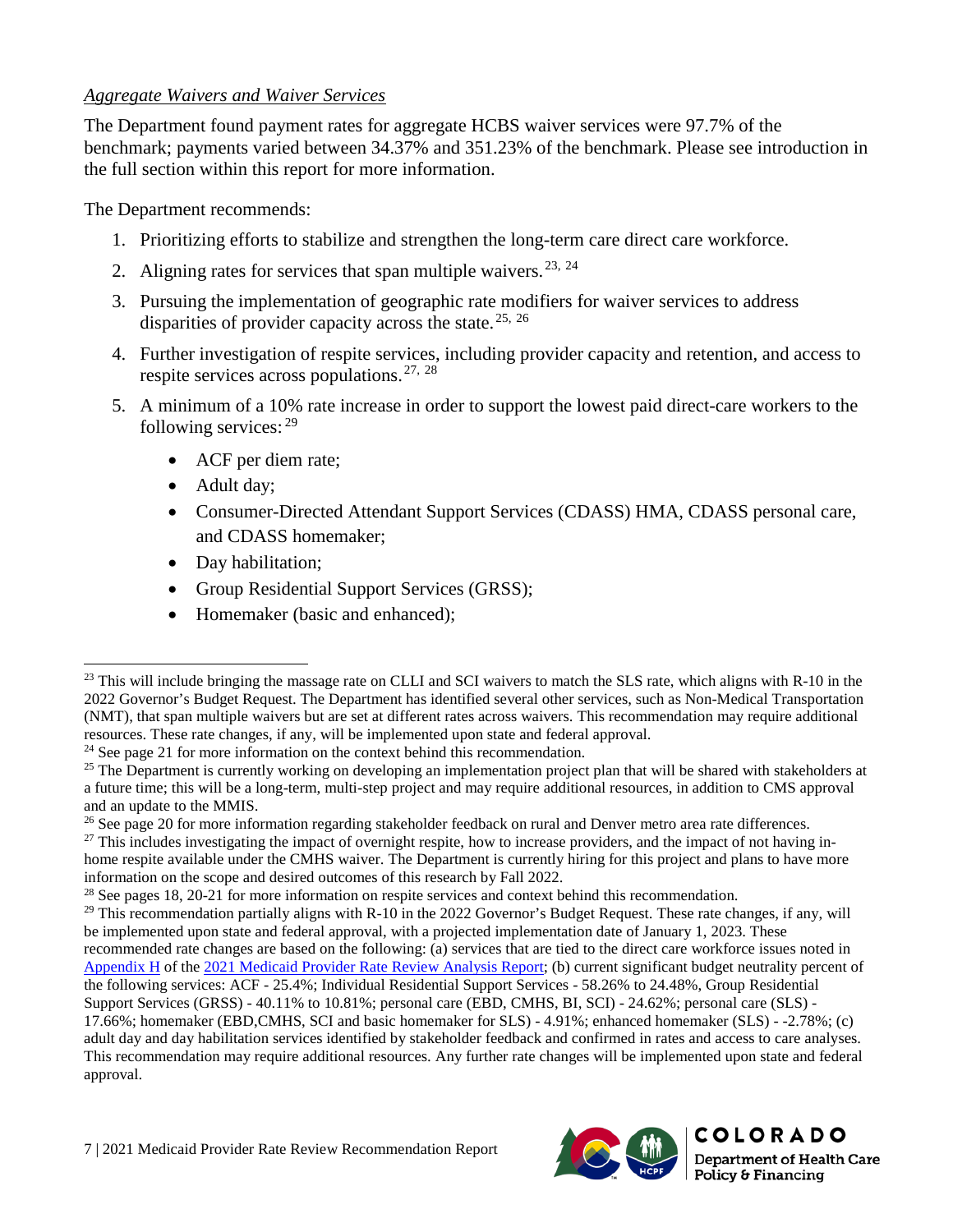- Individual Residential Support Services (IRSS);
- In-Home Support Services (IHSS) Health Maintenance Activities (HMA), IHSS personal care, and IHSS homemaker; and
- Personal care.

# <span id="page-9-0"></span>**Targeted Case Management (TCM)**

The Department found payment rates for TCM services were 87.84% of the benchmark; payments varied between 66.52% and 102.95% of the benchmark.

The Department recommends:

1. Continuing support to the Case Management Redesign project/team to ensure the project/team considers all stakeholder perspectives, as well as evidence-based data that can be used to inform project initiatives.<sup>[30](#page-9-2)</sup>

# <span id="page-9-1"></span>**Introduction**

 $\overline{a}$ 

The Colorado Department of Health Care Policy & Financing (the Department) administers the State's public health insurance programs, including Health First Colorado (Colorado's Medicaid Program), Child Health Plan *Plus* (CHP+), and a variety of other programs for Coloradans who qualify. Colorado Medicaid is jointly funded by a federal-state partnership. The Department's mission is to improve health care equity, access and outcomes for the people it serves while saving Coloradans money on health care and driving value for Colorado.

In 2015, the Colorado State Legislature adopted Senate Bill 15-228 "Medicaid Provider Rate Review," an act concerning a process for the periodic review of provider rates under the Colorado Medical Assistance Act. In accordance with [Colorado Revised Statutes \(CRS\) 25.5-4-401.5,](https://advance.lexis.com/container?config=0345494EJAA5ZjE0MDIyYy1kNzZkLTRkNzktYTkxMS04YmJhNjBlNWUwYzYKAFBvZENhdGFsb2e4CaPI4cak6laXLCWyLBO9&crid=0dddc355-b989-40dd-9153-f1e1648f0e2b) the Department established an evidence-based Rate Review Process that involves four components:

- assess and, if needed, review a five-year schedule of rates;
- conduct analyses of service, utilization, access, quality, and rate comparisons for services under review and present the findings in a report published the first of every May;
- develop strategies for responding to the analysis results; and
- provide recommendations on all rates reviewed and present them in a report published the first of every November.

The Rate Review Process is informed by the MPRRAC and stakeholders, who participate via public quarterly meetings and written communication. The MPRRAC and stakeholders provide feedback to the Department on its analyses and recommendations, which are later published in reports by the Department.

MPRRAC meetings for Year One (Cycle Two) services of the five-year rate review cycle began in November 2020 and concluded in September 2021. Summaries from meetings, including presentation materials, documents from stakeholders, and meeting minutes, are on the [Department website.](https://www.colorado.gov/pacific/hcpf/rate-review)

On May 6, 2020, the Department published the 2021 Medicaid Provider Rate Review Analysis Report.



<span id="page-9-2"></span><sup>&</sup>lt;sup>30</sup> For more information, see th[e Case Management Redesign web page.](https://hcpf.colorado.gov/case-management-redesign)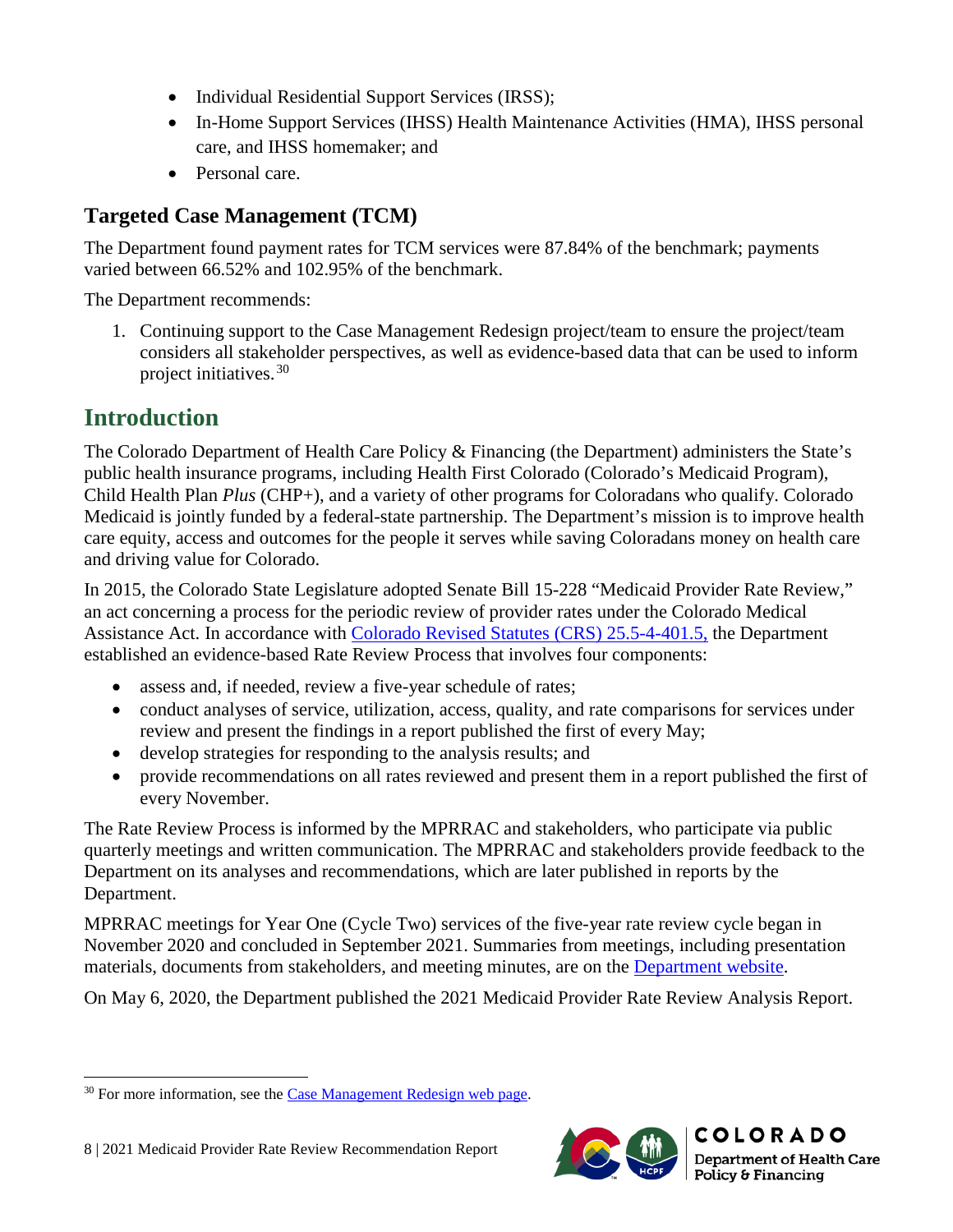# <span id="page-10-0"></span>**Report Purpose**

This document serves as the second report in the annual Rate Review Process. It briefly summarizes what was learned through the Rate Review Process, the Department's recommendations for services reviewed in Year One (Cycle Two), and considerations taken in developing recommendations.

The Department's recommendations were informed by the [2021 Medicaid Provider Rate Review](https://hcpf.colorado.gov/sites/hcpf/files/2021MPRRAR_websiteversion_mainreport_June2021.pdf)  [Analysis Report,](https://hcpf.colorado.gov/sites/hcpf/files/2021MPRRAR_websiteversion_mainreport_June2021.pdf) as well as MPRRAC and stakeholder feedback. They were developed after working with the Office of State Planning and Budgeting (OSPB) to determine priorities and achievable goals within the statewide budget.

This report is intended to be used by the Joint Budget Committee (JBC) for consideration in formulating the budget for the State Department.

# <span id="page-10-1"></span>**Payment Philosophy**

The Rate Review Process is a method to systematically review provider payments in comparison to other payers and evaluate access to care. This process helped inform the Department's payment philosophy for fee-for-service (FFS) rates. Where Medicare is an appropriate comparator, the Department believes that a reasonable threshold for payments is 80%-100% of Medicare; however, there are four primary situations where Medicare may not be an appropriate model when comparing a rate, including, but not limited to:

- 1. Medicare does not cover services covered by Colorado Medicaid or Medicare does not have a publicly available rate (e.g., HCBS Waivers).
- 2. Medicare's population is different enough that services rendered do not necessarily translate to similar services covered by Colorado Medicaid (e.g., pediatric services).
- 3. Instances where differences between Colorado Medicaid's and Medicare's payment methodologies prohibit valid rate comparison, even if covered services are similar (e.g., TCM).
- 4. There is a known issue with Medicare's rates.

When Medicare is not an appropriate comparator, the Department may use its rate setting methodology to develop rates. This methodology incorporates indirect and direct care requirements, facility expense expectations, administrative expense expectations, and capital overhead expense expectations. While the Department views payments between 80%-100% of Medicare and payments determined by the rate setting methodology as reasonable, factors such as those listed below, must also be considered when setting or changing a rate. These include:

- budget constraints that may prevent payment at a certain amount;
- investigating whether a rate change could create distributional problems that may negatively impact individual providers and developing feasible mitigation strategies;
- identifying certain services where the Department may want to adjust rates to incentivize utilization of high-value services; and
- developing systems to ensure that payments are associated with high-quality provision of services.

When the Rate Review Process indicates a current rate does not align with the Department's payment philosophy, the Department may recommend or implement a rate change. It is also important to note that the Department may not recommend a change, due to the considerations listed above.

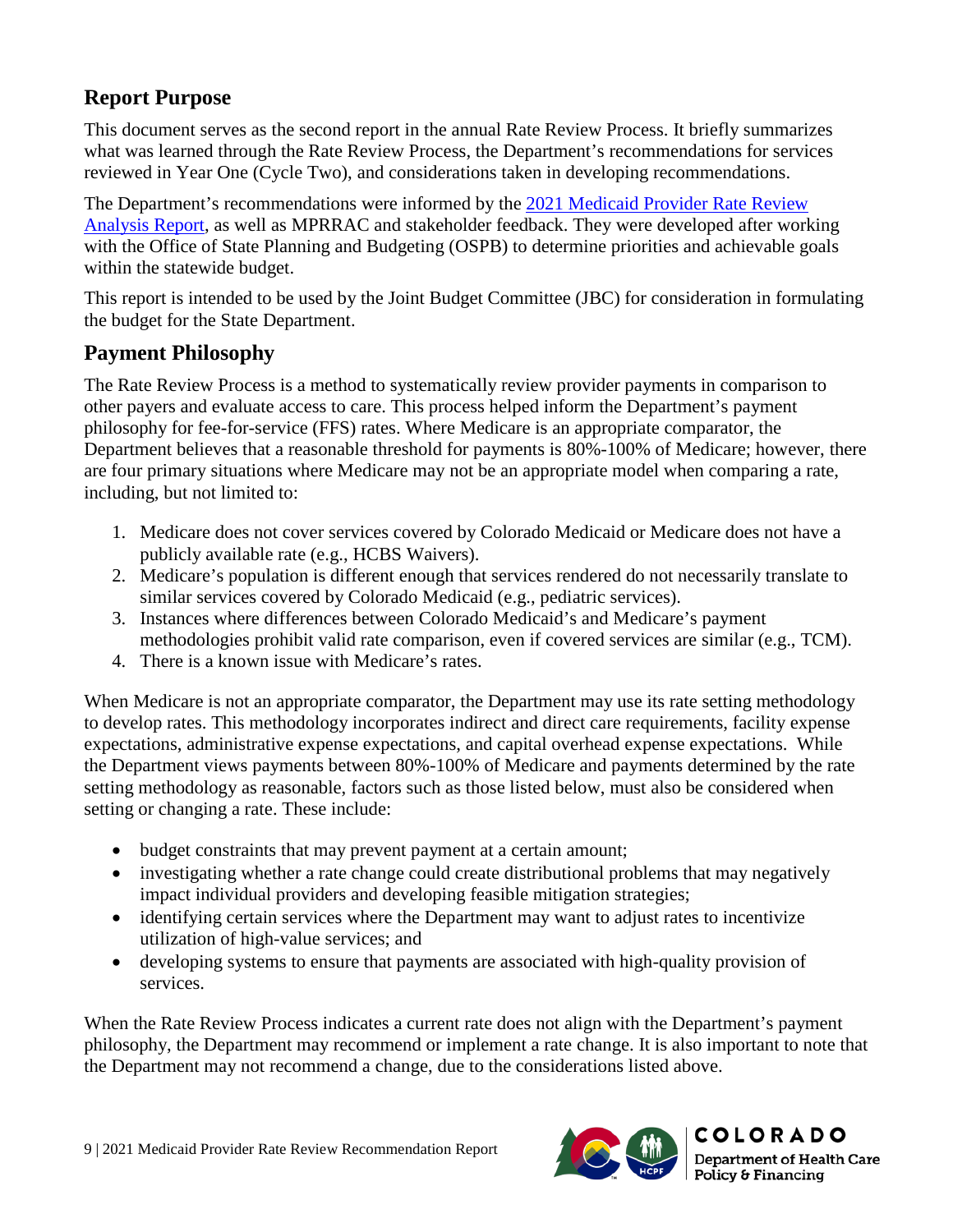10 | 2021 Medicaid Provider Rate Review Recommendation Report

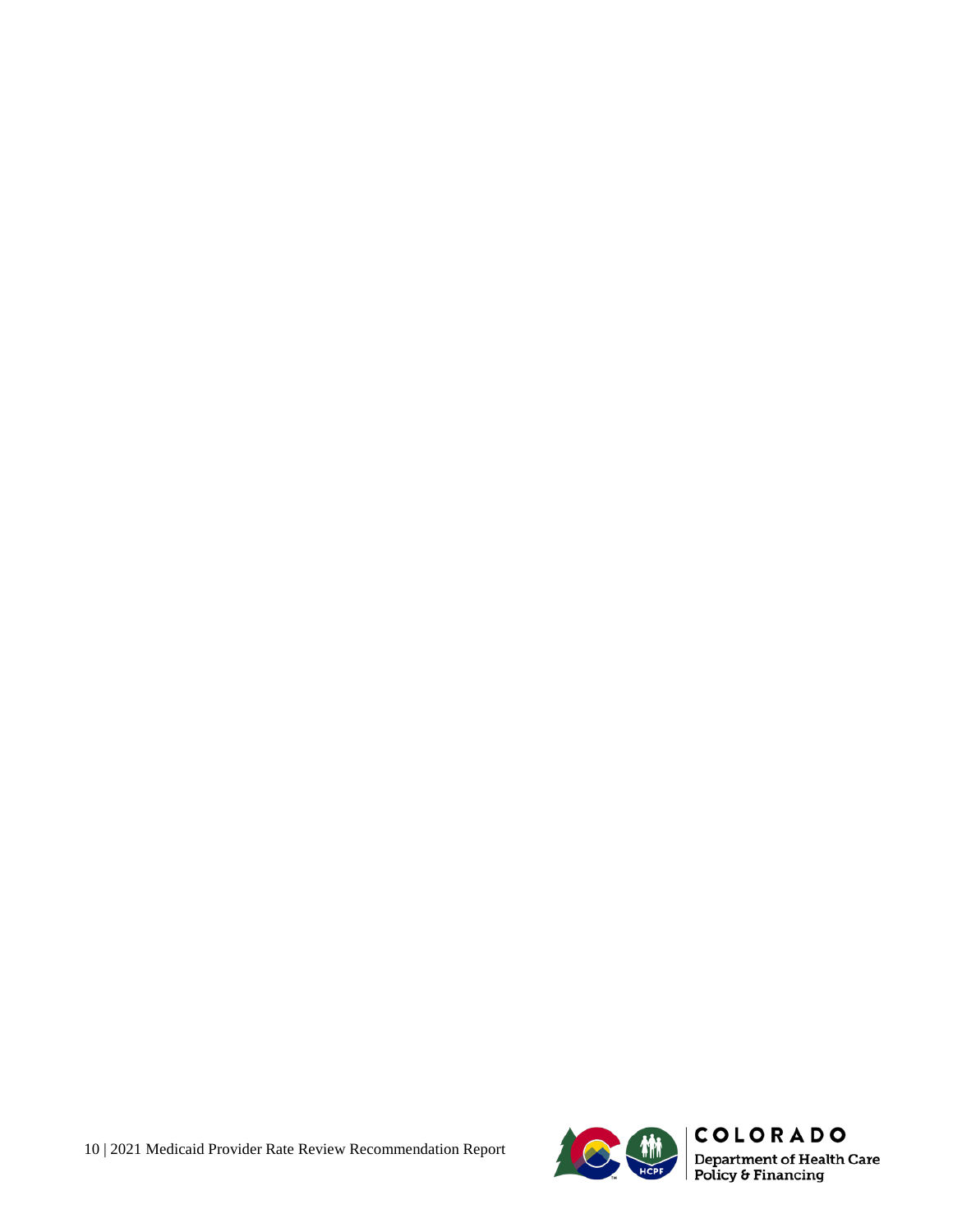# **Format of Report**

This report has six sections: Emergency Medical Transportation (EMT) Services, Non-Emergent Medical Transportation (NEMT) Services, Adult Home and Community-Based Services (HCBS) Waivers, Children's HCBS Waivers, Aggregate HCBS Waivers & Waiver Services, and Targeted Case Management (TCM). Each section contains the following sections.

# <span id="page-12-0"></span>**Summary of Findings**

This section provides a summary of the Department's findings through the Rate Review Process, which includes rate comparison and access analyses.

### <span id="page-12-1"></span>**Key Considerations**

This section provides a summary of the information and data that informed the development of the Department's recommendations, including MPRRAC and stakeholder feedback. The Rate Review Process is an evidence-based process in which all MPRRAC and stakeholder feedback is valuable for informing Department work. The Department is committed to thoroughly and thoughtfully evaluating available evidence and MPRRAC and stakeholder feedback to make evidence-based decisions and recommendations.

### <span id="page-12-2"></span>**Department Recommendations**

This section lists the Department's recommendations for Year One (Cycle Two) services as a result of the Rate Review Process. The Department recognizes that while the process of data analysis and standardized reporting is optimal for identifying outliers, this type of high-level analysis often leads to insights that require further in-depth research to investigate the reasons behind the data outliers and which mechanism is appropriate for intervention (e.g., rates, policy, etc.). Additionally, stakeholder feedback is helpful for identifying additional areas for evaluation. For these reasons, some recommendations focus on further research rather than direct action on rates or policy.

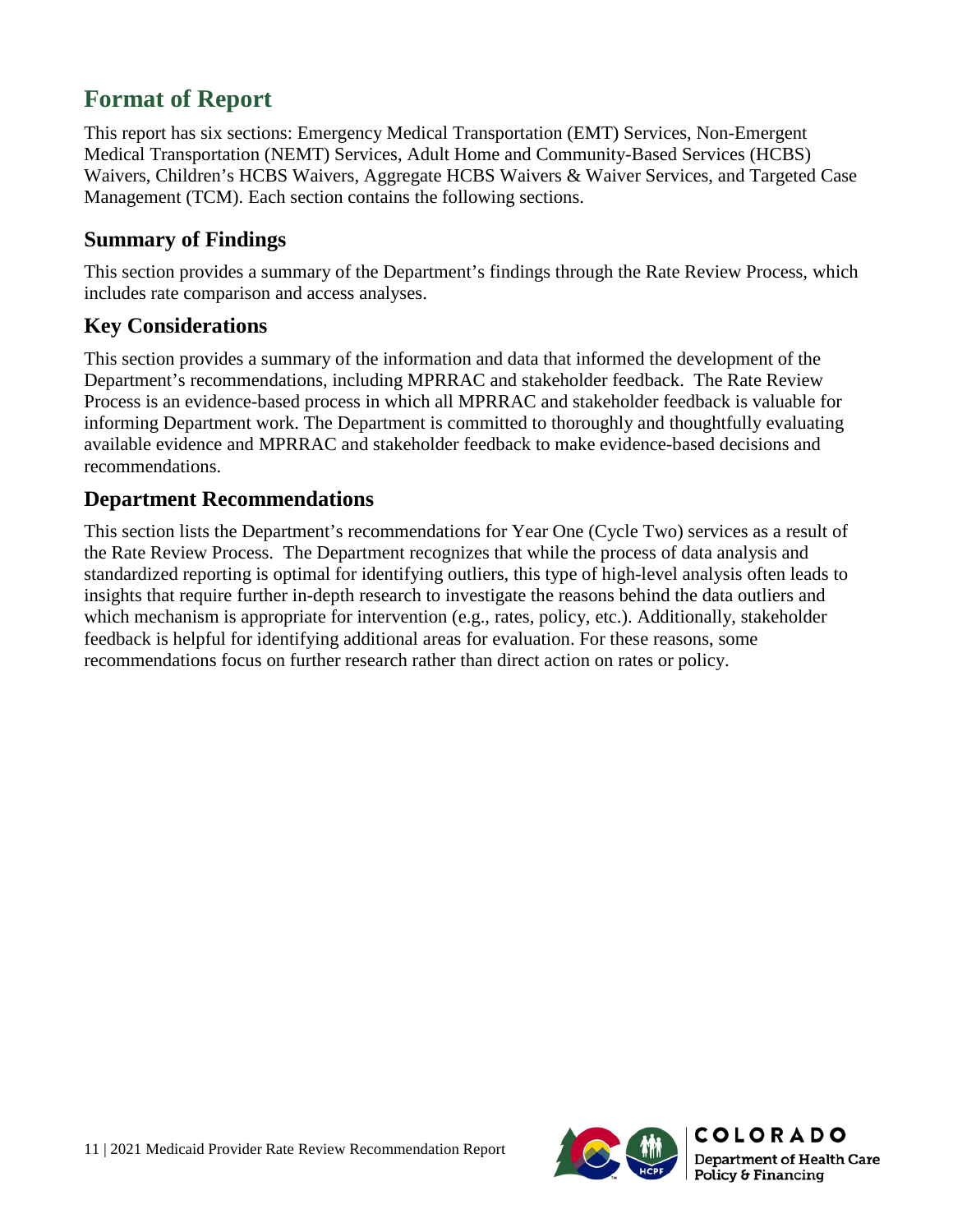# <span id="page-13-0"></span>**Emergency Medical Transportation (EMT) Services**

### <span id="page-13-1"></span>**Summary of Findings**

Analyses suggest that EMT payments at 40.92% of the benchmark were sufficient to allow for member access and provider retention; however, current rates may not support appropriate reimbursement for high-value services.<sup>[31](#page-13-5)</sup> The individual rate ratios were 29.44%-99.51% of the benchmark.

# <span id="page-13-2"></span>**Key Considerations**

#### <span id="page-13-3"></span>*Stakeholder Feedback*

- EMT rates are among the lowest for service groupings reviewed through the Medicaid Provider Rate Review Process.
- EMT services have a high readiness cost compared to other services due to the requirements that emergency vehicles be staffed with trained service delivery providers and stocked with any medical equipment that may be required.
- There have been small incremental rate increases for particular EMT services, but not any noticeable, significant increases in reimbursement.
- Providers appreciate collaboration with the Department on policies and the supplemental payment program since 2016 but indicate there are still gaps in reimbursement for EMT service providers.
- Providers report that EMT/Emergency Medical Service (EMS) providers see many more Medicaid patients than is recorded in claims data because treat-and-release services are not reimbursed for EMT/EMS providers. [32](#page-13-6) For this reason, providers request that the Department consider adding an EMS treat-and-release model as a covered benefit.<sup>[33](#page-13-7)</sup>

#### <span id="page-13-4"></span>*Additional Considerations*

- Since EMT services were reviewed in the [2016 Medicaid Provider Rate Review Analysis Report,](https://hcpf.colorado.gov/sites/hcpf/files/2016%20Medicaid%20Provider%20Rate%20Review%20Analysis%20Report_0.pdf) both total members accessing EMT services and total active EMS providers increased. In addition, total expenditures increased by over \$12 million.<sup>[34](#page-13-8)</sup>
- As a result of the [2016 Medicaid Provider Rate Review Recommendation Report,](https://hcpf.colorado.gov/sites/hcpf/files/2016%20Medicaid%20Provider%20Rate%20Review%20Analysis%20Report_0.pdf) the legislature approved Targeted Rate Increases (TRIs) to a subset of EMT services, effective July 2017. [35](#page-13-9)
- Effective January 1, 2018, the Department amended the Colorado State Plan to create an EMT Supplemental Payment program that allows eligible EMS providers to receive an annual supplemental payment for the uncompensated costs incurred by providing ground or air emergency medical transportation services to Medicaid beneficiaries. Data indicates the



<span id="page-13-5"></span><sup>&</sup>lt;sup>31</sup> The Department recognizes that, while rates are sufficient, there may be other opportunities to improve access to care and provider retention.

<span id="page-13-6"></span> $32$  Current policy requires EMT providers to complete transport of a member to a health care facility to be reimbursed by Medicaid.

<span id="page-13-7"></span><sup>&</sup>lt;sup>33</sup> Treat-and-release model refers to "the onsite (at the scene) treatment of a patient by a responding trained paramedic without either transporting that patient to a healthcare facility... or referring that patient to a healthcare facility." Citation: Emergency Medical Service "Treat and Release" Protocols: A Review of Clinical and Cost-Effectiveness, Safety, and Guidelines [Internet]. Ottawa (ON): Canadian Agency for Drugs and Technologies in Health; 2014 May 27. CONTEXT AND POLICY ISSUES. Available from: [https://www.ncbi.nlm.nih.gov/books/NBK264086/.](https://www.ncbi.nlm.nih.gov/books/NBK264086/)

<span id="page-13-8"></span><sup>&</sup>lt;sup>34</sup> For more information, see the [2016 Medicaid Provider Rate Review Analysis Report.](https://hcpf.colorado.gov/sites/hcpf/files/2016%20Medicaid%20Provider%20Rate%20Review%20Analysis%20Report_0.pdf)

<span id="page-13-9"></span><sup>35</sup> EMT services received a Targeted Rate Increase (TRI) of 6.61%, effective July 2018.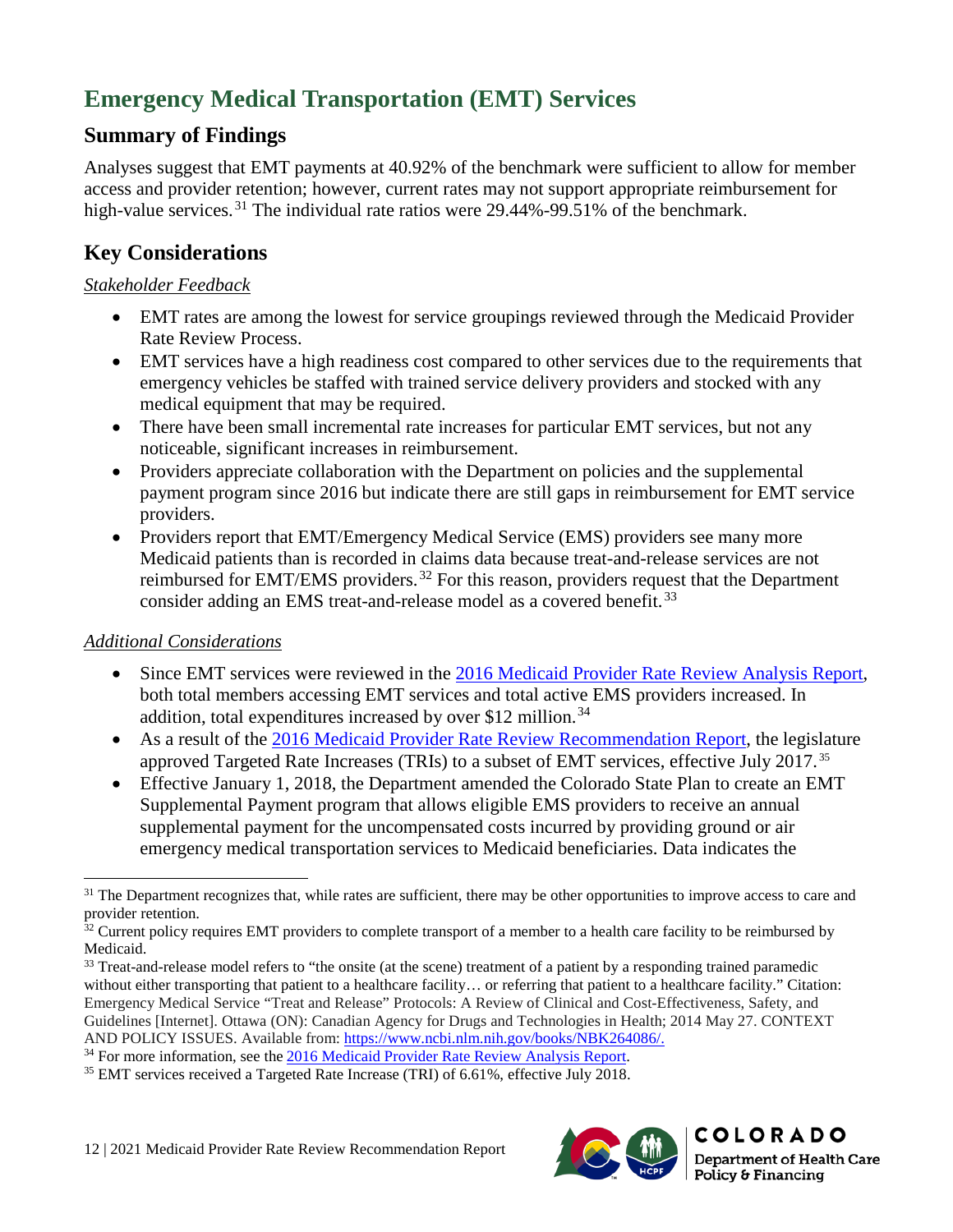supplemental payment program provided 43 participating providers with \$11 million in supplemental reimbursement in FY 2017-18, and provided 63 providers with \$26 million in supplemental reimbursement in FY 2018-19.<sup>[36](#page-14-5)</sup>

- The Department is currently reviewing its authority to establish an EMS treat-and-release model as a covered benefit to address pay inequities for transportation services, as well as part of the Department's effort in pursuing opportunities for health care community integration.<sup>[37](#page-14-6)</sup>
- The total number of active providers does not represent the total number of service delivery providers employed by agencies providing EMT services.

#### <span id="page-14-0"></span>**Department Recommendations**

- 1. The Department recommends a rate increase for EMT services to bring them to 80% of the benchmark. [38,](#page-14-7) [39](#page-14-8)
- 2. The Department recommends evaluating the authority to develop and implement an EMS treatin-place model for Health First Colorado EMS providers. [40](#page-14-9)
- 3. The Department recommends continuing to pursue opportunities for policy development, working with community partners to understand current practices and community needs.<sup>[41](#page-14-10)</sup>

# <span id="page-14-1"></span>**Non-Emergent Medical Transportation (NEMT) Services**

### <span id="page-14-2"></span>**Summary of Findings**

Analyses suggest NEMT payments at 37.51% of the benchmark were sufficient to allow for member access and provider retention; however, current rates may not support appropriate reimbursement for high-value services.<sup>42</sup> The individual rate ratios were 27.06%-134.51% of the benchmark.

# <span id="page-14-3"></span>**Key Considerations**

#### <span id="page-14-4"></span>*Stakeholder Feedback*

• Providers indicate that rates are reportedly too low to ensure provider retention and appropriate access to high-value services.



<span id="page-14-5"></span> $\overline{a}$ <sup>36</sup> For more information, see th[e Public Emergency Medical Services Supplemental Payment web page.](https://hcpf.colorado.gov/public-ems-supplemental-payment)

<span id="page-14-6"></span><sup>&</sup>lt;sup>37</sup> More information about community integration of health care services in Colorado, see the CDHPE Community [Integration web page.](https://cdphe.colorado.gov/community-integrated-health-care-services-and-community-assistance-referral-and-education-services)

<span id="page-14-7"></span><sup>&</sup>lt;sup>38</sup> This recommendation partially aligns with R-10 in the 2022 Governor's Budget Request. Rate changes, if any, will be implemented upon state and federal approval, with a projected implementation date of July 1, 2022.

<span id="page-14-8"></span><sup>&</sup>lt;sup>39</sup> See page 10 for more information detailing Department best practices for the Rate Review Process.

<span id="page-14-9"></span><sup>40</sup> This recommendation may require additional resources.

<span id="page-14-10"></span><sup>&</sup>lt;sup>41</sup> The Department is currently investigating opportunities for Emergency Medical Services (EMS) to support and provide community service needs.

<sup>&</sup>lt;sup>42</sup> See th[e 2021 Medicaid Provider Rate Review Analysis Report](https://hcpf.colorado.gov/sites/hcpf/files/2021MPRRAR_websiteversion_mainreport_June2021.pdf) for more information.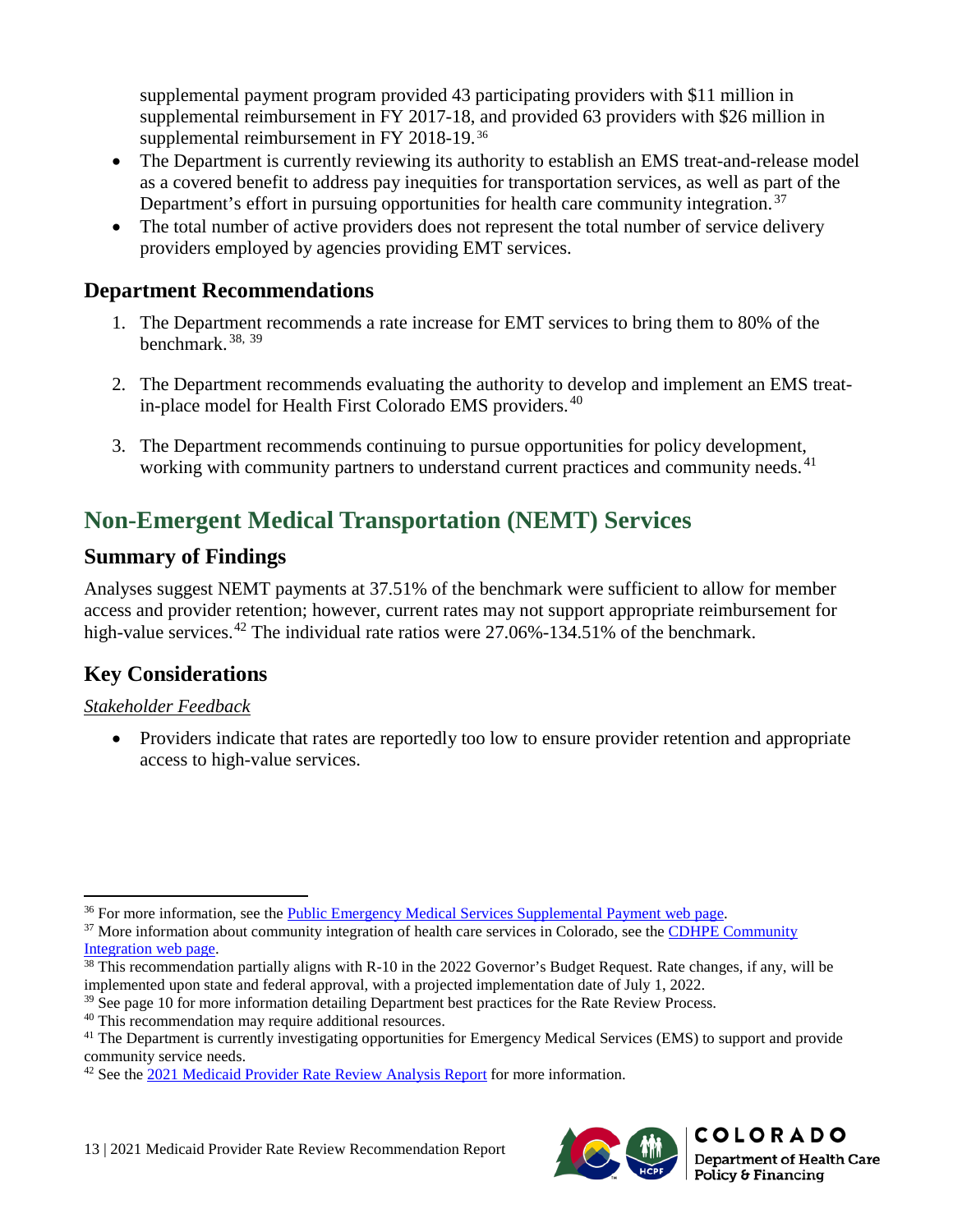#### <span id="page-15-0"></span>*Additional Considerations*

- Both total members accessing NEMT services and total active NEMT providers increased since these services were reviewed in the [2016 Medicaid Provider Rate Review Analysis Report.](https://hcpf.colorado.gov/sites/hcpf/files/2016%20Medicaid%20Provider%20Rate%20Review%20Analysis%20Report_0.pdf) In addition, total expenditures increased by over \$40 million.<sup>[43](#page-15-2)</sup>
- The average penetration rate for four counties (Moffat, Routt, Jackson, and Rio Blanco) significantly increased from below the state average in FY 2014-15 to above the state average in CY 2019.[44](#page-15-3)
- As a result of the rate review team working with the Governor's Office in response to the 2016 Medicaid [Provider Rate Review Recommendation Report,](https://hcpf.colorado.gov/sites/hcpf/files/2016%20Medicaid%20Provider%20Rate%20Review%20Analysis%20Report_0.pdf) the legislature approved Targeted Rate Increases (TRIs) to a subset of NEMT services, effective July 2017.<sup>[45](#page-15-4)</sup>
- NEMT providers are provided a brokerage fee by the Department, which is subject to contracted value-based obligations that may impact total fee reimbursed to the provider.<sup>[46](#page-15-5)</sup>
- Many Medicaid recipients in rural areas are already vehicle-dependent due to the lack of public transportation infrastructure, which may impact use of NEMT services in those regions.
- Data, collected after the CY 2019 base data, suggests transportation services may have been disproportionately impacted by the COVID-19 pandemic, and further impacted by the evolving and increasing use of telemedicine services. [47](#page-15-6)
- The total number of billing providers does not represent the total number of service delivery providers employed by agencies providing NEMT services.
- The Office of the State Auditor released its NEMT audit findings in September 2021. Those findings were numerous and included many opportunities, which the Department continues to respond to. Rate adjustments are likely necessary in addressing the audit findings, especially to address the challenges in rural communities. Specifically, the Department is amending its NEMT contract with its vendor IntelliRide so that it no longer administers NEMT statewide and will only serve nine Front Range counties. Transportation providers will serve the remaining 55 counties in the state.

#### <span id="page-15-1"></span>**Department Recommendations**

1. The Department recommends a rate increase for NEMT services to bring them to 80% of the benchmark. [48,](#page-15-7) [49](#page-15-8)



<span id="page-15-2"></span><sup>43</sup> Total member count, provider count, and paid dollars from th[e 2016 Medicaid Provider Rate Review Analysis Report](https://hcpf.colorado.gov/sites/hcpf/files/2016%20Medicaid%20Provider%20Rate%20Review%20Analysis%20Report_0.pdf) is based on claims data from FY 2014-15, which does not include expenditures from July 2014- November 2014 because the previous broker did not submit claims into the MMIS.

<span id="page-15-3"></span> $44$  Penetration rate averaged 0.9 in these four counties in FY 2014-15 and 5.88 in CY 2019.

<span id="page-15-4"></span><sup>45</sup> NEMT services also received a TRI of 6.61%, effective July 2018.

<span id="page-15-5"></span><sup>46</sup> For more information, see th[e NEMT web page.](https://hcpf.colorado.gov/non-emergent-medical-transportation)

<span id="page-15-6"></span><sup>&</sup>lt;sup>47</sup> For more information, see [Appendix J](https://hcpf.colorado.gov/sites/hcpf/files/AppendixJ_2021MPRRAR_FinalDraft_14June2021.pdf) in the [2021 Medicaid Provider Rate Review Analysis Report.](https://hcpf.colorado.gov/sites/hcpf/files/2021MPRRAR_websiteversion_mainreport_June2021.pdf)

<span id="page-15-7"></span> $48$  This recommendation partially aligns with R-10 in the 2022 Governor's Budget Request. Rate changes, if any, will be implemented upon state and federal approval, with a projected implementation date of July 1, 2022. Any rate changes will be implemented upon state and federal approval, with a projected implementation date of July 1, 2022.

<span id="page-15-8"></span> $49$  See page 10 for more information detailing Department best practices for the Rate Review Process.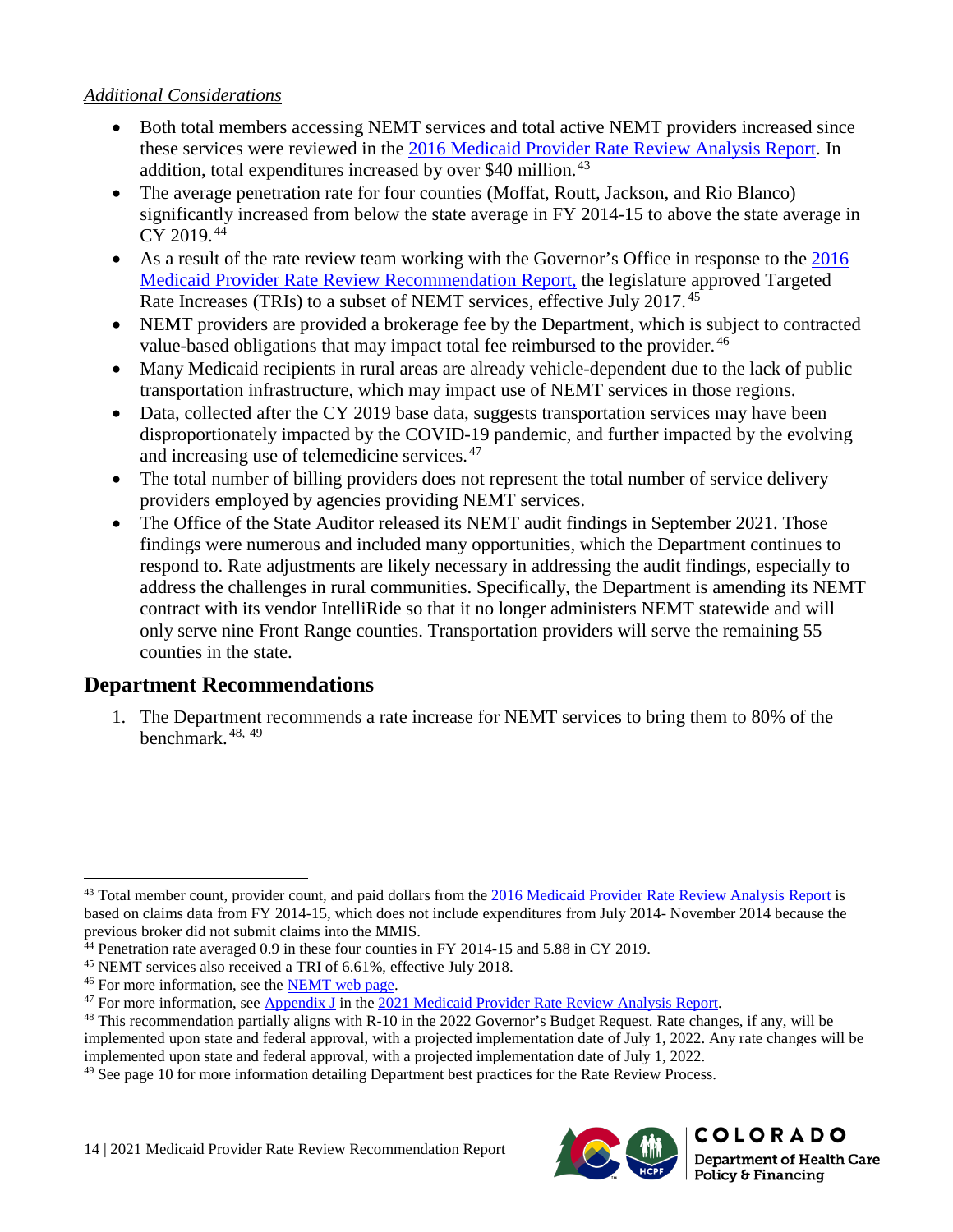- 2. The Department recommends continuing to monitor transportation claims data and utilization trends to identify if there is an ongoing issue related to the COVID-19 pandemic, and the impact, if any, on access to care and provider retention.<sup>[50](#page-16-1)</sup>
- 3. The Department continue to study the rate adjustments needed to respond to the September 2021 NEMT audit performed by the Office of the State Auditor, with a noted evaluation of the rates needed in rural Colorado under the emerging new structure (IntelliRide serving nine Front Range counties, with transportation providers serving the remaining 55 counties in the state).

# <span id="page-16-0"></span>**HCBS Waiver Introduction**

HCBS rates and payment methodologies are notoriously hard to measure, analyze, benchmark, and compare. Each waiver typically contains a large benefit set that serves the member enrolled in that waiver. Some members use all the services available within a waiver, whereas some members may only utilize one or two services. Additionally, service definitions may vary and those with the same or similar names can be entirely different depending on the waiver. Payment rates may also vary between services on waivers.

Comparison between states is even more difficult, as each state may have different provider or worker requirements, service definitions, regulatory structures, and federal agreements. Because HCBS is almost entirely funded through Medicaid, there is not an appropriate analog among private or other public healthcare marketplaces. Finally, HCBS is typically on the lower end of the reimbursement spectrum across the country, often at or near minimum wage. Minimum wage varies from \$7.25 in Virginia to almost double (\$13) in California, reflecting in part differences in cost of living. Benchmarking across states is therefore difficult to establish and interpret.

Additionally, since the conclusion of the analysis of these services, the entire industry has entered a workforce crisis. The COVID-19 pandemic coupled with pre-existing factors like demographic shifts, emerging and significant competition in hiring these workers across industries, and stagnation in wage and compensation have created an unparalleled workforce crisis. Accordingly, the Department no longer can no longer accurately state these waivers are being reimbursed at a sufficient level. The Department has recognized this emergency and has many [different strategies](https://hcpf.colorado.gov/direct-care-workforce-collaborative) to address this crisis, including new funding for a higher base wage to help stabilize and strengthen the HCBS ecosystem to ensure Colorado's aging and disabled populations are able to receive these critical services now and into the future.



<span id="page-16-1"></span> $50$  The Department is currently collecting this data and will monitor for up to a minimum of 24 months, at which point the Department will evaluate the need to continue monitoring transportation data.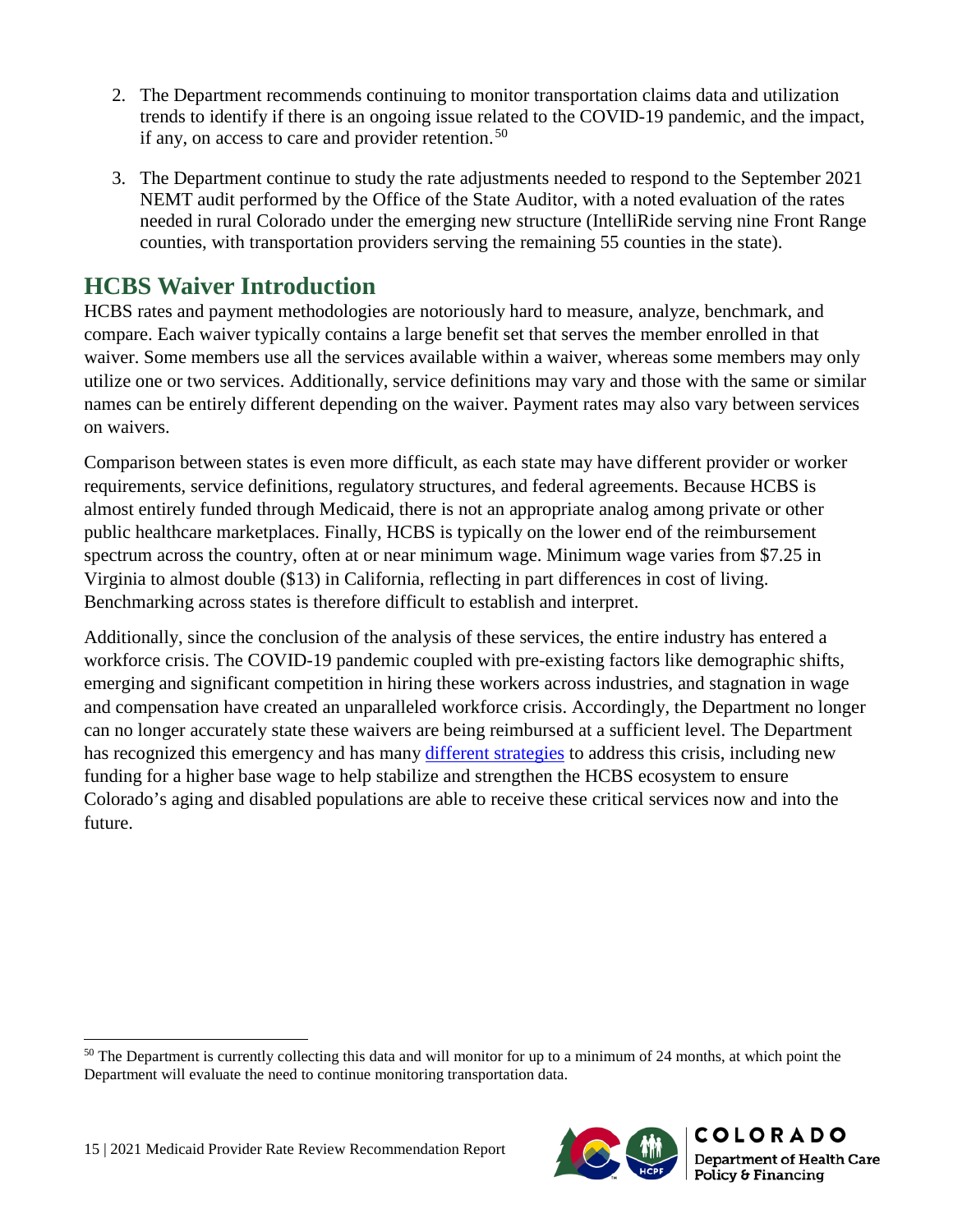# **I. Adult HCBS Waivers**

# **A. Summary of Findings**

Analyses are inconclusive to determine if Adult HCBS waiver payments allow for member access and provider retention for the following waivers. [51,](#page-17-2)[52](#page-17-3)

- [•](#page-17-4) Waiver for Persons with Brain Injury (BI) payments at 98.12%-164.44% of the benchmark;
- Waiver for Persons with Developmental Disabilities (DD) payments at 72.91%-151.36% of the benchmark;
- Supported Living Services Waiver (SLS) payments at 52.82%-131.95% of the benchmark;
- Waiver for Persons with Spinal Cord Injury (SCI) payments at 81.12%-95.24% of the benchmark.
- Community Mental Health Supports Waiver (CMHS) payments at 46.65%-112.93% of the benchmark; and
- Elderly, Blind, and Disabled Waiver (EBD) payments at 79.48%-113.20% of the benchmark.<sup>[54](#page-17-5)</sup>

The individual rate ratios for all services reviewed under Adult HCBS waivers were 35.07% -351.23% of the benchmark.<sup>[55](#page-17-6)</sup> However, the caveats highlighted in the introduction must be considered.

# <span id="page-17-0"></span>**Key Considerations**

#### <span id="page-17-1"></span>*Stakeholder Feedback*

- Transitional Living Program (TLP) services are offered by a limited number of providers since they are unable to provide the level of care necessary for the current reimbursement rate, which may indicate a potential access to care issue for members enrolled on the BI waiver needing these services.
- ACF per diem rates are much lower than other similar levels of assisted living facility-based care provided under Health First Colorado HCBS waivers (e.g., group homes).
- There are reportedly significant access issues in rural and frontier counties for ACF provided under the CMHS waiver.
- ACF service providers report that agencies are requiring financial support to ensure the viability of the direct care workforce and continuation of these home and community-based service.



<span id="page-17-3"></span><span id="page-17-2"></span> $<sup>51</sup>$  These benchmarks only indicate the aggregate rate comparison for each individual waiver; for more details on rate</sup> benchmarks for individual services under adult waivers, see the [2021 Medicaid Provider Rate Review Analysis Report.](https://hcpf.colorado.gov/sites/hcpf/files/2021MPRRAR_websiteversion_mainreport_June2021.pdf) <sup>52</sup> Since the original publication of the 2021 Medicaid Provider Rate Review Analysis Report and claims data analyses therein, there have been considerable changes to the direct care workforce for Home and Community Based Services. These changes have presented considerable and unique challenges and thus must be taken into consideration in the development of recommendations related to Home and Community Based Services. Therefore, the Department has further determined the analyses were inconclusive to determine if HCBS payments were sufficient to allow for member access and provider retention within the current landscape. In addition, the Department is implementing efforts to directly address workforce development in order to achieve definitive rate sufficiency and improve provider retention in the immediate future.

<span id="page-17-5"></span><span id="page-17-4"></span><sup>&</sup>lt;sup>54</sup> The Department recognizes that current rates for services provided under CMHS and EBD waivers may not support appropriate reimbursement for high-value services. The Department is conducting additional research and will identify opportunities, if any, to improve access to care and provider retention.

<span id="page-17-6"></span> $55$  See Appendix B in the [2021 Medicaid Provider Rate Review Analysis Report](https://hcpf.colorado.gov/sites/hcpf/files/2021MPRRAR_websiteversion_mainreport_June2021.pdf) for a complete list of codes reviewed under the Adult HCBS waiver services grouping.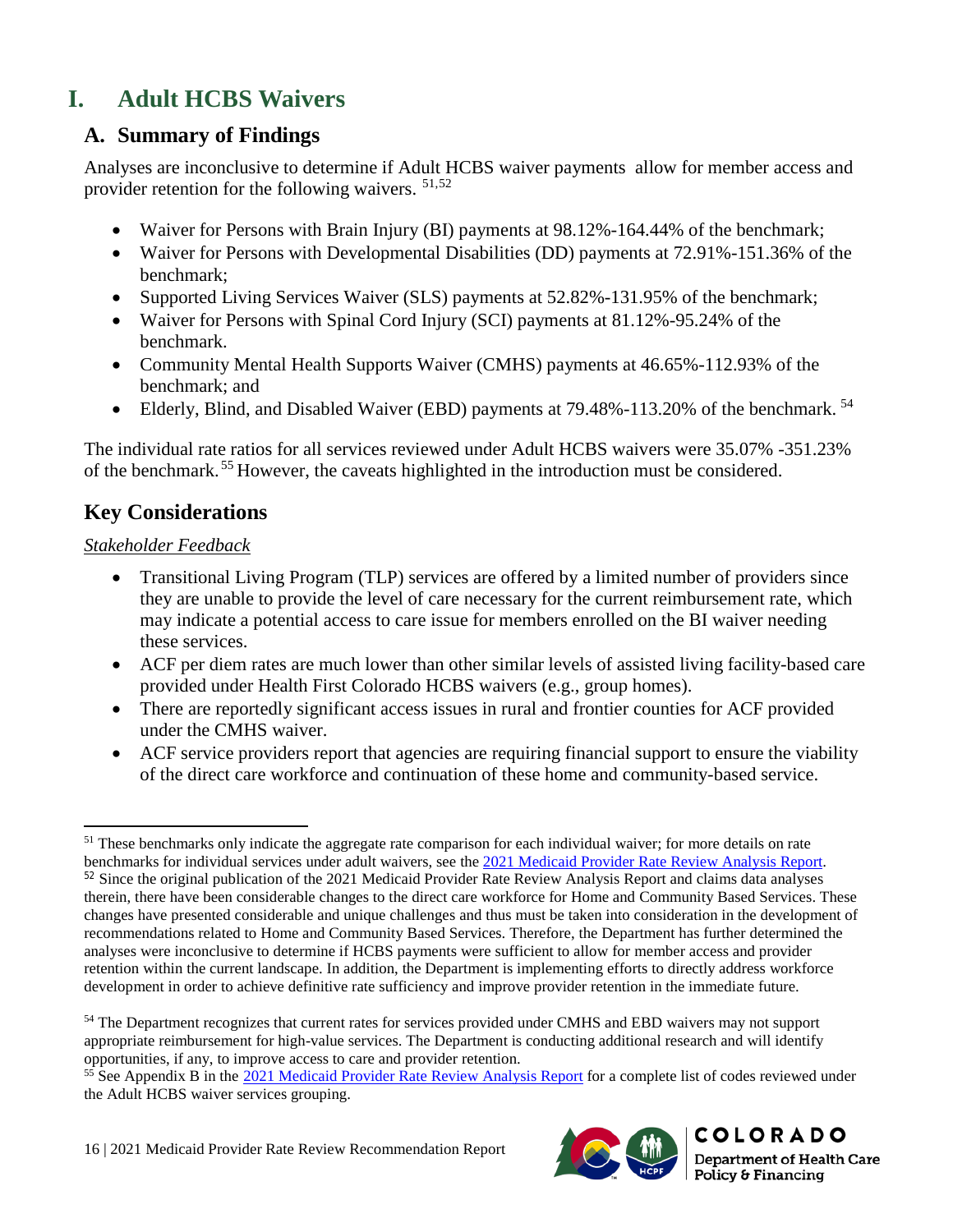- Mental health counseling under the BI waiver has a reportedly low number of providers, which may indicate a potential access to care issue for members enrolled on the BI waiver needing these services.
- There is a reported lack of providers for Complementary & Integrative Health Services (i.e., professional therapy services including acupuncture, chiropractic, and massage therapy services) grouping on the SCI waiver.

#### <span id="page-18-0"></span>*Additional Considerations*

- Colorado's HCBS Transitional Living Program (TLP) is highly specialized and reimburses based on levels of complexity; other states' Medicaid programs do not have a service that fully encompasses the totality of services provided through TLP, which limited the ability to compare TLP rates to services in other states. As a result, TLP was excluded from the rate comparison analysis published in the [2021 Medicaid Provider Rate Review Recommendation Report.](https://hcpf.colorado.gov/sites/hcpf/files/2021MPRRAR_websiteversion_mainreport_June2021.pdf)
- The Department is currently investigating rate setting methodology for TLP services and is working with providers to identify opportunities for improving access to care to TLP services.
- ACF reimbursement rates received a 25% targeted rate increase (TRI), effective October 2018 as a result of the [2017 Medicaid Provider Rate Review Recommendation Report.](https://hcpf.colorado.gov/sites/hcpf/files/2017%20Medicaid%20Provider%20Rate%20Review%20Analysis%20Report%20-%20HCBS%20Waivers_0.pdf)<sup>[56](#page-18-2)</sup>
- Due to reportedly limited provider availability for complimentary and integrative health services, the Department prioritized direct provider outreach to providers of complimentary and integrative health services<sup>[57](#page-18-3)</sup> since 2018 to increase enrollment of SCI providers.
- The Department continues to prioritize efforts to increase provider availability for SCI services.
- A new location for complementary and integrative health services under the SCI waiver (included under professional therapy services for the purposes of this report) was opened in January of 2019, leading to an increase in both utilizers and providers of those services.
- SCI services are only available to members in the Denver Metro area.
- Recent legislation was passed to expand the SCI waiver to members statewide; the Department is aware of this legislative change. [58](#page-18-4)
- Day treatment services were not utilized in CY 2019 and there were no providers of day treatment services for Colorado Medicaid; the cause of this is not clear and the Department is continuing to investigate whether these services are accessed under other waivers, if there is no need for these services for members enrolled on the BI waiver, if the benefit is too confusing for providers, if the service could benefit from a rate change, among other factors.

#### <span id="page-18-1"></span>**Department Recommendations**

1. The Department recommends seeking authority to implement the results of a recent Transitional Living Program (TLP) rate setting project.<sup>[59](#page-18-5)</sup>



<span id="page-18-3"></span><span id="page-18-2"></span><sup>&</sup>lt;sup>56</sup> See the <u>July 2018 Provider Bulletin</u> [f](https://hcpf.colorado.gov/sites/hcpf/files/Bulletin_0718_B1800418.pdf)or more information.<br><sup>57</sup> Complementary and integrative health services include massage therapy, acupuncture, and chiropractic services; procedure-code level detail of services reviewed under each grouping is contained i[n Appendix F](https://hcpf.colorado.gov/sites/hcpf/files/AppendixF_2021MPRRAR_FinalDraft_14June2021.pdf) in the [2021 Medicaid](https://hcpf.colorado.gov/sites/hcpf/files/2021MPRRAR_websiteversion_mainreport_June2021.pdf)  [Provider Rate Review Analysis Report.](https://hcpf.colorado.gov/sites/hcpf/files/2021MPRRAR_websiteversion_mainreport_June2021.pdf) 58 For more information, see [SB21-038.](https://leg.colorado.gov/bills/sb21-038)

<span id="page-18-5"></span><span id="page-18-4"></span><sup>&</sup>lt;sup>59</sup> The Department is currently working on this project; the Department is seeking state and federal authority to implement new TLP rate(s), with a projected implementation date of January 1, 2023. This recommendation may require further resources.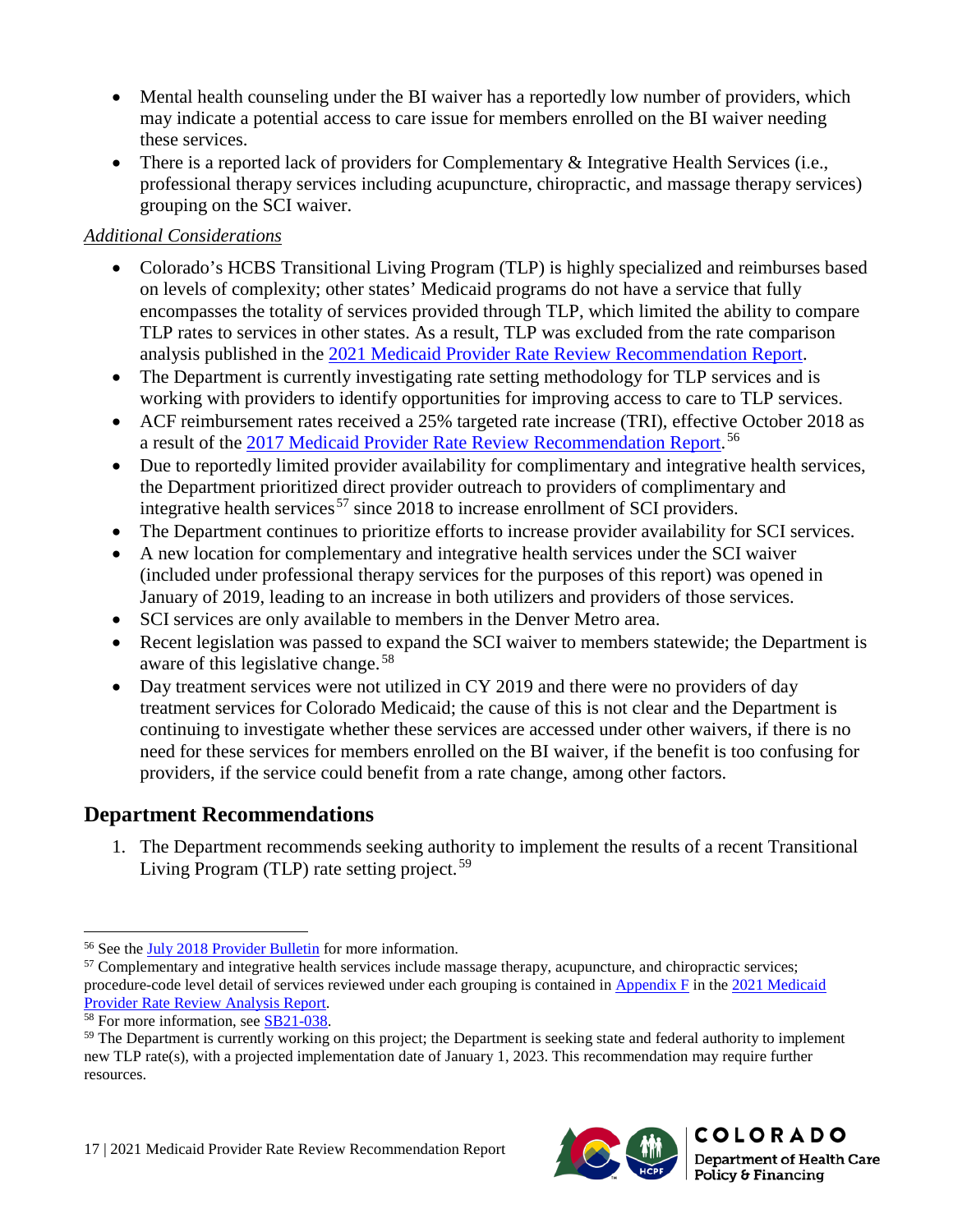2. The Department recommends evaluation of tiered rate reimbursement development for Alternative Care Facilities (ACFs) to support higher need members in the community.  $^{60}$  $^{60}$  $^{60}$ 

# <span id="page-19-0"></span>**Children's HCBS Waivers**

### <span id="page-19-1"></span>**Summary of Findings**

Analyses are inconclusive to determine if Children's HCBS waiver payments allow for member access and provider retention for the following waivers: <sup>[61](#page-19-6)</sup>

- Children's Extensive Support Waiver (CES) payments at 68.19%-211.19% of the benchmark;
- Children's Habilitative Residential Program Waiver (CHRP) payments at 67.97%-306.81% of the benchmark;
- Children's Home and Community Based Services Waiver (CHCBS) payments at 34.37%- 143.64% of the benchmark; and
- Children with Life Limiting Illness (CLLI) waiver payments at 58.42%-286.04% of the benchmark. [62](#page-19-7)

The individual rate ratios for Children's HCBS waiver payments were 34.37%-307.81% of the benchmark. [63](#page-19-8) However, the caveats highlighted in the introduction must be considered.

# <span id="page-19-2"></span>**Key Considerations**

#### <span id="page-19-3"></span>*Stakeholder Feedback*

- There is a reported lack of professional therapy services providers, particularly in rural and frontier counties; some feedback indicates that rates are too low for provider retention in counties where utilization is low, which creates access issues for the members who do need CLLI, CHRP, and CES services in those counties. This is particularly notable for hippotherapy service providers.
- There is a reportedly low number of respite providers available for members enrolled in the CES and CHRP waiver.

#### <span id="page-19-4"></span>*Additional Considerations*

• The Butterfly Program, a provider of several CLLI services, closed in late 2018, which led to a slight decrease in utilization; however, increases in active providers during this time indicate members' access to CLLI services was not significantly impacted by this closure; the Department will continue to monitor access to these services and whether decrease in active



<span id="page-19-5"></span><sup>60</sup> See th[e APRA HCBS Funding Plan Overview](https://hcpf.colorado.gov/arpa) for more information. Any rate changes will be implemented upon state and federal approval. This recommendation may require additional resources.

<span id="page-19-6"></span> $<sup>61</sup>$  These benchmarks only indicate the aggregate rate comparison for each individual waiver; for more details on rate</sup> benchmarks for individual services under children's waivers, see the [2021 Medicaid Provider Rate Review Analysis Report.](https://hcpf.colorado.gov/sites/hcpf/files/2021MPRRAR_websiteversion_mainreport_June2021.pdf)

<span id="page-19-7"></span> $62$  The Department recognizes that current rates for services provided under CLLI waivers may not support appropriate reimbursement for high-value services. The Department is conducting additional research and will identify opportunities, if any, to improve access to care and provider retention.

<span id="page-19-8"></span> $63$  See Appendix B in the [2021 Medicaid Provider Rate Review Analysis Report](https://hcpf.colorado.gov/sites/hcpf/files/2021MPRRAR_websiteversion_mainreport_June2021.pdf) for a complete list of codes reviewed under the Children's HCBS waiver services grouping.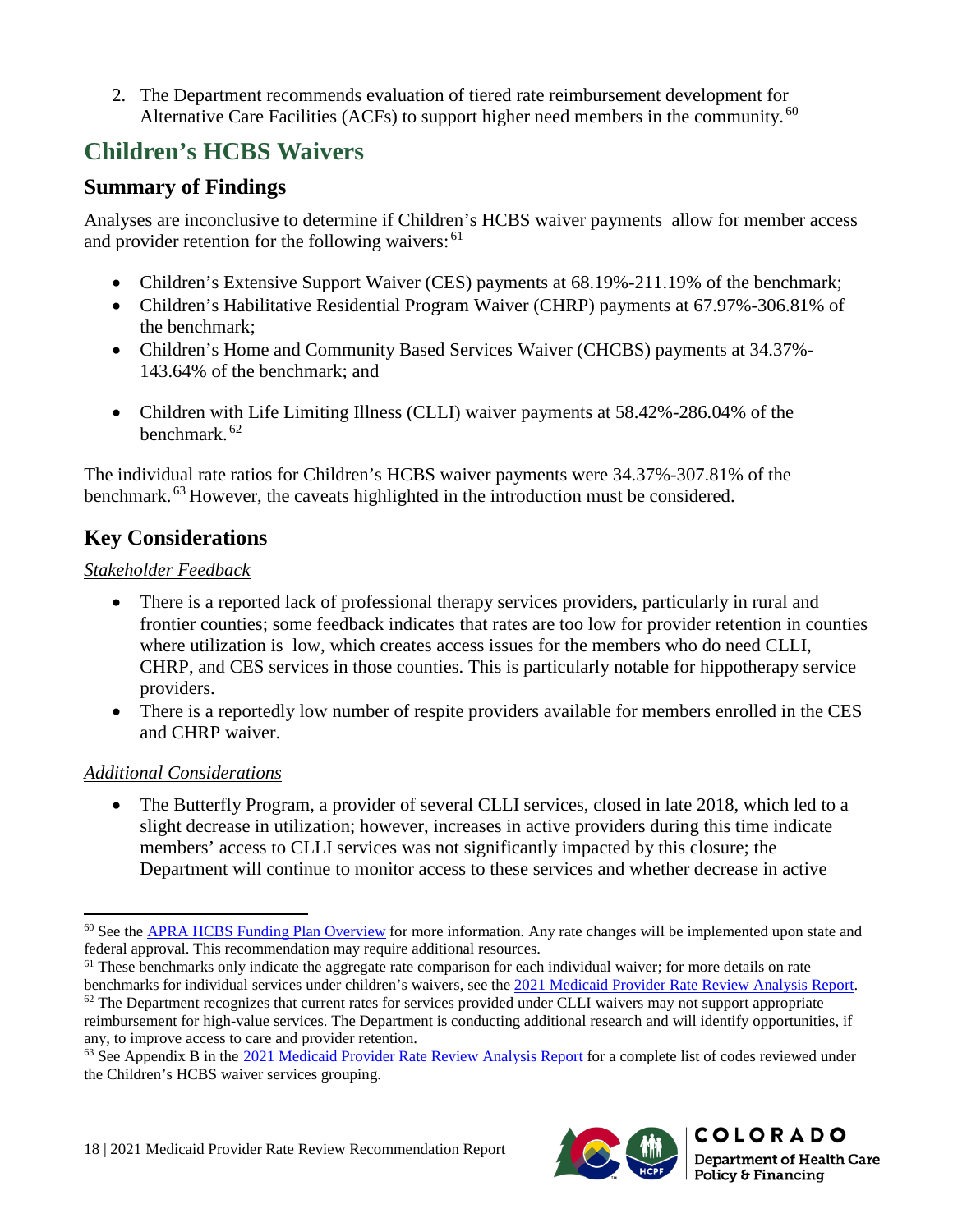providers for palliative and supportive care services is a result of low need for these services or if an access issue may be present, if it is unique to Medicaid, and whether it is attributable to rates.

- The Department continues to prioritize efforts to increase provider availability for CLLI, CHRP, and CES services, especially rural and frontier counties (including the Front Range).
- The CLLI waiver has typically low utilization due to the nature of the population this waiver serves; low demand for services often results in lower numbers of providers rendering those services.
- Personal care services were removed from the CES waiver in 2015 and are now available to Health First Colorado members ages 0-20 through pediatric personal care services now offered as a State Plan benefit. [64](#page-20-3)
- In January 2019, the requirement that limited eligibility and enrollment on the CHRP waiver to foster care or child welfare recipients was removed.
- There has been a significant increase in expenditures for CHCBS waiver services, driven by much higher utilization of IHSS health maintenance services; the Department is aware of this change and is continuing to monitor IHSS health maintenance utilization and pursuing further information on the causes driving this significant increase.

#### <span id="page-20-0"></span>**Department Recommendations**

- 1. The Department recommends further increasing the CHRP foster care home rates to align with DD waiver host home rates. [65](#page-20-4)
- 2. The Department recommends aligning respite service limits provided under the CHRP waiver with respite service limits under the CES waiver.<sup>[66](#page-20-5)</sup>
- 3. The Department recommends adding host homes as a residential provider type for members ages 18 and under to increase facility capacity limits and provider capacity. [67](#page-20-6)

# **Aggregate Waivers & Waiver Services**

# <span id="page-20-2"></span>**Summary of Findings**

Analyses suggest that Aggregate HCBS Waiver payments at 97.7% of the benchmark were inconclusive to allow for member access and provider retention. [68](#page-20-7) The individual rate ratios were 34.37%-351.23% of the benchmark. [69](#page-20-8)

<span id="page-20-1"></span>

<span id="page-20-3"></span> $\overline{a}$ <sup>64</sup> Pediatric personal care services were reviewed in the [2020 Medicaid Provider Rate Review Analysis Report.](https://hcpf.colorado.gov/sites/hcpf/files/2020%20Medicaid%20Provider%20Rate%20Review%20Analysis%20Report.pdf)

<span id="page-20-4"></span> $65$  This recommendation aligns with R-10 in the 2022 Governor's Budget Request; this recommendation will be implemented upon state and federal approval, with a projected implementation date of January 1, 2023.

<span id="page-20-5"></span><sup>&</sup>lt;sup>66</sup> This recommendation aligns with R-10 in the 2022 Governor's Budget Request; this recommendation will be implemented upon state and federal approval, with a projected implementation date of Spring 2023.

<span id="page-20-6"></span> $67$  This recommendation will be implemented upon state and federal approval, with a projected implementation date of Spring 2023. This recommendation may require additional resources.

<span id="page-20-7"></span><sup>68</sup> See the 2021 Medicaid Provider Rate Review Analysis Report for more information.

<span id="page-20-8"></span> $69$  See Appendix B in the [2021 Medicaid Provider Rate Review Analysis Report](https://hcpf.colorado.gov/sites/hcpf/files/2021MPRRAR_websiteversion_mainreport_June2021.pdf) for a complete list of codes reviewed under the Children's HCBS waiver services grouping.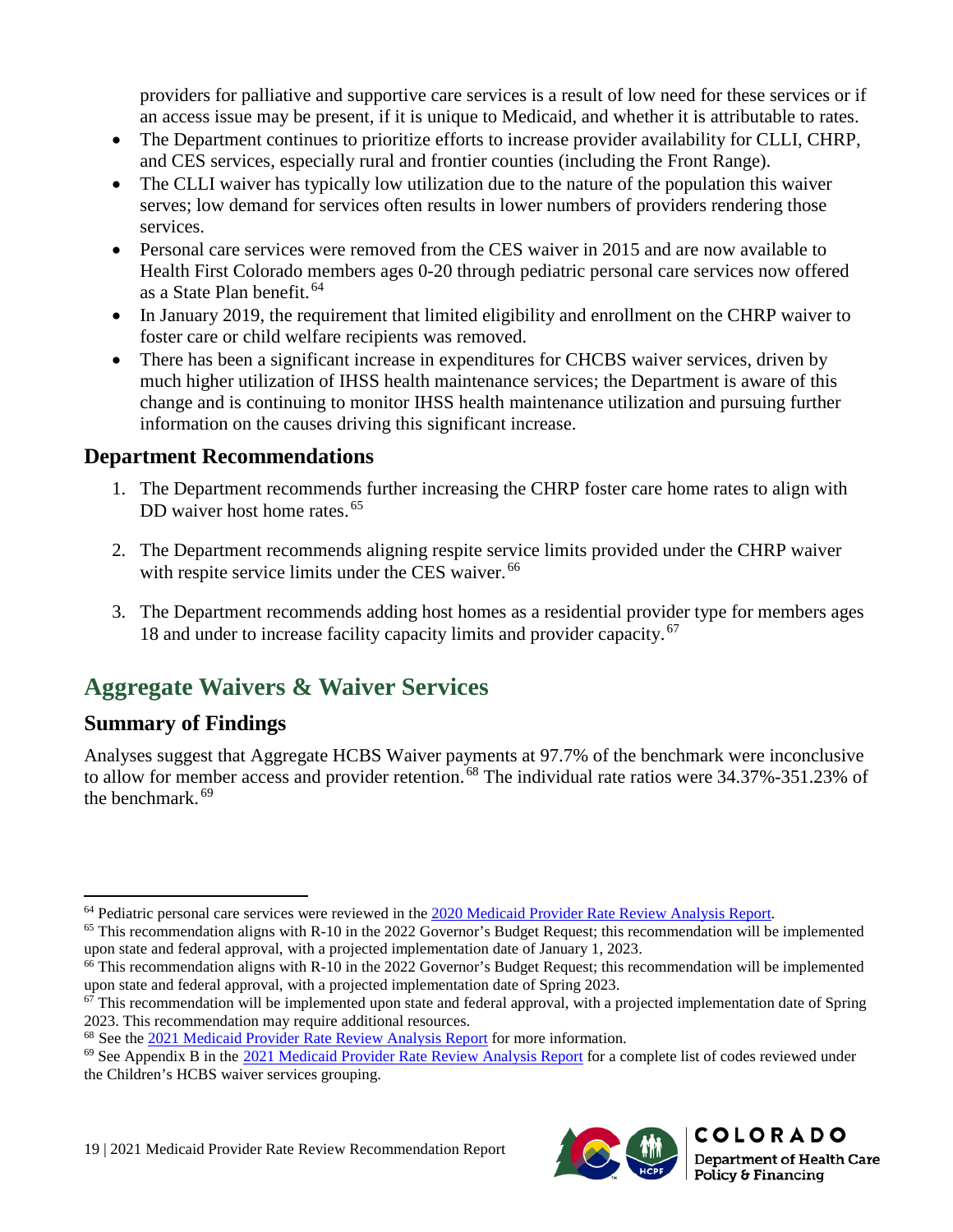# <span id="page-21-0"></span>**Key Considerations**

#### <span id="page-21-1"></span>*Stakeholder Feedback*

- Stakeholders note that massage therapy services under the SCI waiver are reimbursed at a lower rate than massage therapy services reimbursed under other waivers.<sup>[70](#page-21-3)</sup>
- Stakeholders expressed desire for number of hours for which in-home respite can be provider be increased; there is currently a 6.5-hour per day maximum for in-home respite services.
- Stakeholders also indicate that the pay structure for in-home respite services incentivizes facilitybased care, such as in an ACF or nursing facility.
- There are reportedly significant access issues in rural and frontier counties for adult day and respite services provided under the CMHS waiver.
- Adult day rates are reportedly too low to continue providing the current level of care to Medicaid members.
- HCBS Final Rule established new requirements that increased administrative burden on providers of adult day services, yet the rate was not changed to reflect the added time and resources to complete these requirements.<sup>[71](#page-21-4)</sup>
- The additional procedure code for individualized day habilitation services and the addition of virtual service delivery methods are expected to increase member access to these services.
- Some providers are concerned requirements for residential habilitation due to rule changes made in 2019 regarding Individual Residential Supports and Services (IRSS) settings will impact provider retention since the current rate may not be set at an adequate rate to provide individualized supports.
- HCBS residential, personal care, and homemaker service providers report that agencies are requiring financial support to ensure the viability of the direct care workforce and continuation of these home and community-based service.
- Provider agencies of homemaker and personal care services in rural areas expressed concerns regarding acquisition and retention of staff, due to reportedly low reimbursement rates.
- Provider agencies of personal care services in rural areas also expressed concerns regarding the discrepancies between rural rates and Denver County rates.
- Unit limits for behavioral services are reportedly too low to provide frequency of care preferred by providers and utilizers of these services.
- Providers expressed concerns regarding current rates and the impact the minimum wage legislation pass-through will have on their ability to cover cost of service provision through Medicaid reimbursement alone.<sup>[72](#page-21-5)</sup>

#### <span id="page-21-2"></span>*Additional Considerations*

• Several reimbursement rates for SLS waiver services vary for the same or similar services provided on other waivers.<sup>[73](#page-21-6)</sup>



<span id="page-21-3"></span><sup>70</sup> For detailed HCBS waivers rate information, see the [Health First Colorado Fee Schedule.](https://hcpf.colorado.gov/provider-rates-fee-schedule)

<span id="page-21-4"></span> $71$  For more information on the HCBS Final Rule, see the [HCBS Settings Final Rule web page.](https://hcpf.colorado.gov/home-and-community-based-services-settings-final-rule)

<span id="page-21-5"></span> $72$  This feedback refers to [SB19-238,](https://leg.colorado.gov/sites/default/files/2019a_238_signed.pdf) which was signed into law in 2019 with a wage pass-through for IHSS personal care and homemaker services.

<span id="page-21-6"></span><sup>&</sup>lt;sup>73</sup> Some rates are in alignment with DD waiver services. See the [Health First Colorado Fee Schedule](https://hcpf.colorado.gov/provider-rates-fee-schedule) for more details.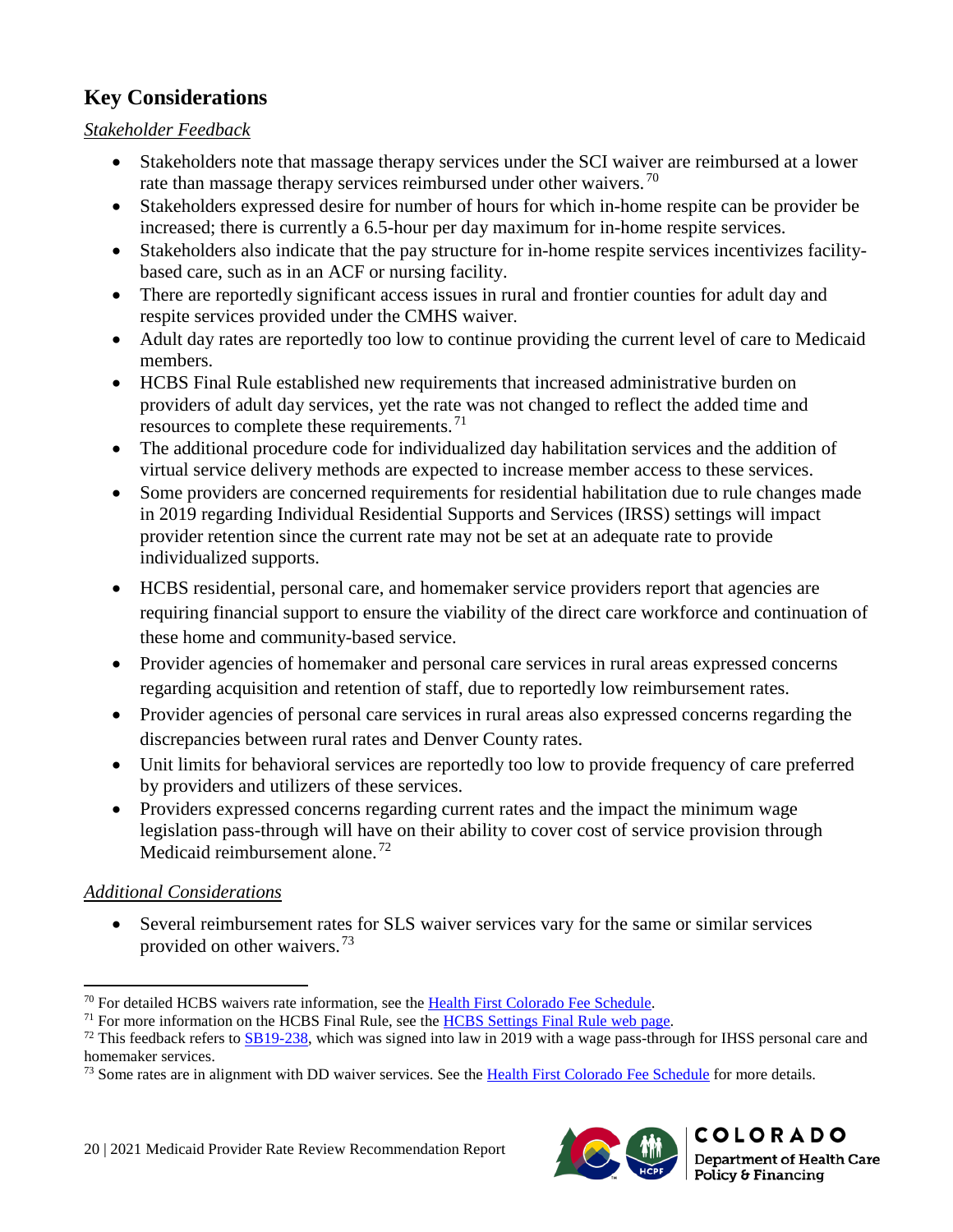- Several reimbursement rates for EBD waiver services vary for the same or similar services provided on other waivers.[74](#page-22-1)
- Several reimbursement rates for CMHS waiver services vary for the same or similar services provided on other waivers.[75](#page-22-2)
- In-home respite is not available on the CMHS waiver but is available on other adult waivers.
- The current state of the direct care workforce, described in [Appendix H](https://hcpf.colorado.gov/sites/hcpf/files/AppendixH_2021MPRRAR_FinalDraft_14June2021.pdf) in the 2021 Medicaid [Provider Rate Review Analysis Report.](https://hcpf.colorado.gov/sites/hcpf/files/2021MPRRAR_websiteversion_mainreport_June2021.pdf)<sup>[76](#page-22-3)</sup>
- Recent legislation to note includes SB19-238 wage pass-through for personal care and homemaker services (including IHSS), which requires agencies providing personal care and homemaker services to pass an increase in rates directly through direct care workers.<sup>[77](#page-22-4)</sup>
- Cost reporting is needed to address wages, but stakeholders thus far have been hesitant to share cost reports.
- In September 2020, an additional procedure code was added to adult day services on the BI, EBD, CMHS, and SCI waivers to provide a billable 15-minute unit.
- A new procedure code was temporarily added for day habilitation to provide one-on-one individualized service; the Department is investigating if this service should be permanently added to day habilitation services.
- The Department has started allowing reimbursement for HCBS telehealth services and is working to implement HCBS telehealth services permanently, which is expected to increase access.
- Continued efforts are being made by the Department to increase the availability of HCBS providers in the Front Range and rural areas.

### <span id="page-22-0"></span>**Department Recommendations**

- 1. The Department recommends prioritizing efforts to stabilize and strengthen the long-term care direct care workforce.
- 2. The Department recommends aligning rates for services that span multiple waivers.<sup>[78](#page-22-5)</sup>
- 3. The Department recommends pursuing the implementation of geographic rate modifiers for waiver services to address disparities of provider capacity across the state.<sup>[79](#page-22-6)</sup>



<span id="page-22-1"></span><sup>74</sup> Some rates are in alignment with other waiver services. See the [Health First Colorado Fee Schedule](https://hcpf.colorado.gov/provider-rates-fee-schedule) for more details.

<span id="page-22-2"></span><sup>&</sup>lt;sup>75</sup> Some rates are in alignment with other waiver services. See the [Health First Colorado Fee Schedule](https://hcpf.colorado.gov/provider-rates-fee-schedule) for more details.

<span id="page-22-3"></span><sup>&</sup>lt;sup>76</sup> For more information, see [Appendix H](https://hcpf.colorado.gov/sites/hcpf/files/AppendixH_2021MPRRAR_FinalDraft_14June2021.pdf) in the [2021 Medicaid Provider Rate Review Analysis Report.](https://hcpf.colorado.gov/sites/hcpf/files/2021MPRRAR_websiteversion_mainreport_June2021.pdf)

<span id="page-22-4"></span><sup>77</sup> For more information, see [SB19-238.](https://leg.colorado.gov/sites/default/files/2019a_238_signed.pdf)

<span id="page-22-5"></span> $78$  This will include bringing the massage rate on CLLI and SCI waivers to match the SLS rate, which aligns with R-10 in the 2022 Governor's Budget Request. The Department has identified several other services, such as Non-Medical Transportation (NMT), that span multiple waivers but are set at different rates across waivers. This recommendation may require additional resources. These rate changes will be implemented upon state and federal approval.

<span id="page-22-6"></span> $\frac{79}{2}$  The Department is currently working on developing an implementation project plan that will be shared with stakeholders at a future time; this will be a long-term, multi-step project and may require additional resources, in addition to CMS approval and an update to the MMIS.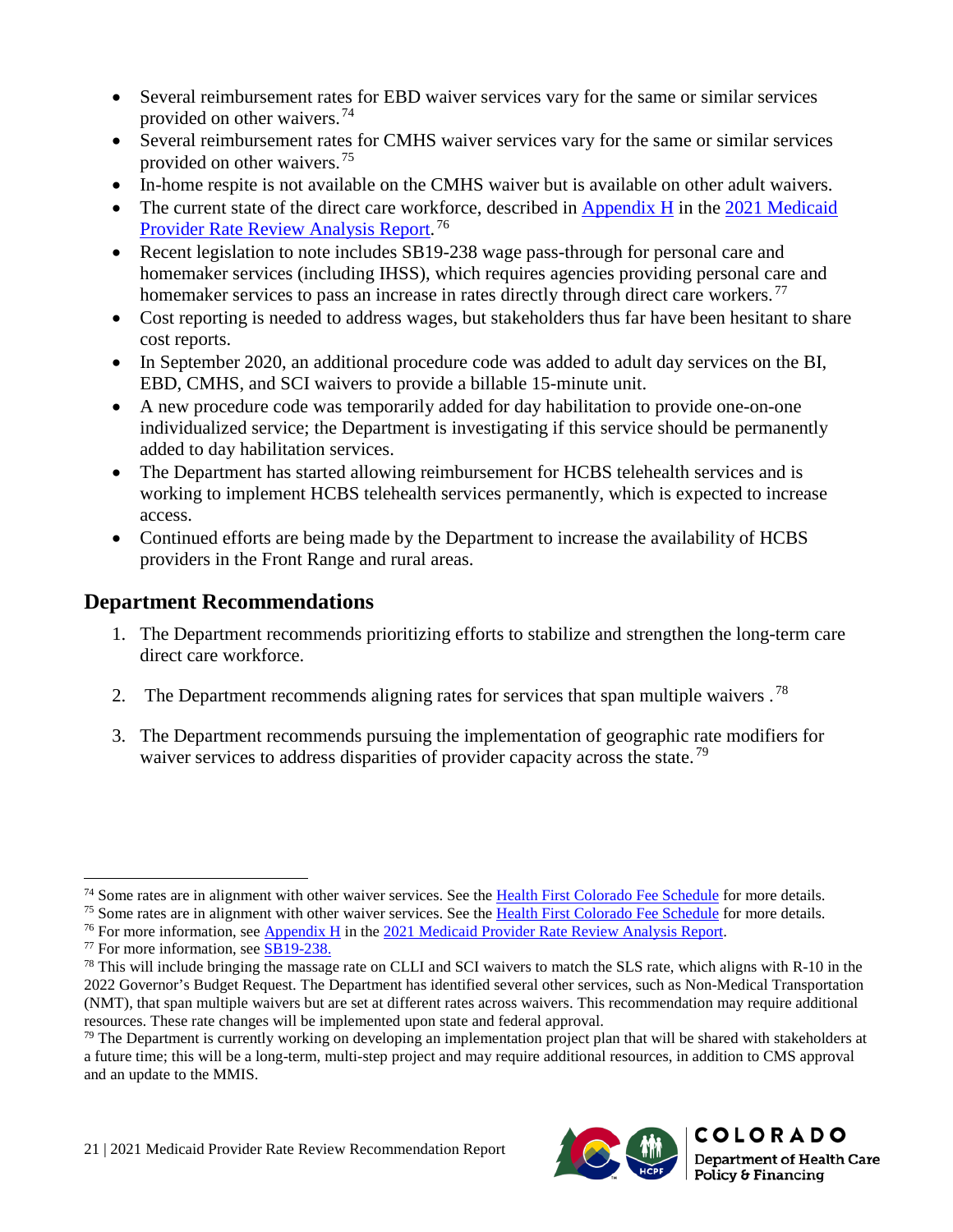- 4. he Department recommends further investigation of respite services, including provider capacity and retention, and access to respite services across populations.<sup>[80](#page-23-4)</sup>
- 5. The Department recommends a minimum of a 10% rate increase in order to support the lowest paid direct-care workers to the following services: <sup>[81](#page-23-5)</sup>
	- ACF per diem rate;
	- Adult day;
	- Consumer-Directed Attendant Support Services (CDASS) HMA, CDASS personal care, and CDASS homemaker;
	- Day habilitation;
	- Group Residential Support Services (GRSS);
	- Homemaker (basic and enhanced);
	- Individual Residential Support Services (IRSS);
	- In-Home Support Services (IHSS) Health Maintenance Activities (HMA), IHSS personal care, and IHSS homemaker; and
	- Personal care.

# <span id="page-23-0"></span>**Targeted Case Management (TCM)**

### <span id="page-23-1"></span>**Summary of Findings**

Analyses suggest that TCM payments at 87.84% of the benchmark were inconclusive to allow for member access and provider retention.<sup>[82](#page-23-6)</sup> The individual rate ratios were 66.52%-102.95% of the benchmark.

### <span id="page-23-2"></span>**Key Considerations**

#### <span id="page-23-3"></span>*Stakeholder Feedback*

- Benefits of conflict-free case management.
- Community Centered Boards (CCBs) report that case managers are over-loaded, turnover is high.



<span id="page-23-4"></span> $\overline{a}$ <sup>80</sup> This includes investigating the impact of overnight respite, how to increase providers, and the impact of not having inhome respite available under the CMHS waiver. The Department is currently hiring for this project and plans to have more information on the scope and desired outcomes of this research by Fall 2022.

<span id="page-23-5"></span> $81$  This recommendation partially aligns with R-10 in the 2022 Governor's Budget Request. These rate changes, if any, will be implemented upon state and federal approval, with a projected implementation date of January 1, 2023. These recommended rate changes are based on the following: (a) services that are tied to the direct care workforce issues noted in [Appendix H](https://hcpf.colorado.gov/sites/hcpf/files/AppendixH_2021MPRRAR_FinalDraft_14June2021.pdf) of the [2021 Medicaid Provider Rate Review Analysis Report;](https://hcpf.colorado.gov/sites/hcpf/files/2021MPRRAR_websiteversion_mainreport_June2021.pdf) (b) current significant budget neutrality percent of the following services: ACF - 25.4%; Individual Residential Support Services - 58.26% to 24.48%, Group Residential Support Services (GRSS) - 40.11% to 10.81%; personal care (EBD, CMHS, BI, SCI) - 24.62%; personal care (SLS) - 17.66%; homemaker (EBD,CMHS, SCI and basic homemaker for SLS) - 4.91%; enhanced homemaker (SLS) - -2.78%; (c) adult day and day habilitation services identified by stakeholder feedback and confirmed in rates and access to care analyses. Any further rate changes will be implemented upon state and federal approval.

<span id="page-23-6"></span><sup>&</sup>lt;sup>82</sup> See the [2021 Medicaid Provider Rate Review Analysis Report](https://hcpf.colorado.gov/sites/hcpf/files/2021MPRRAR_websiteversion_mainreport_June2021.pdf) for more information.